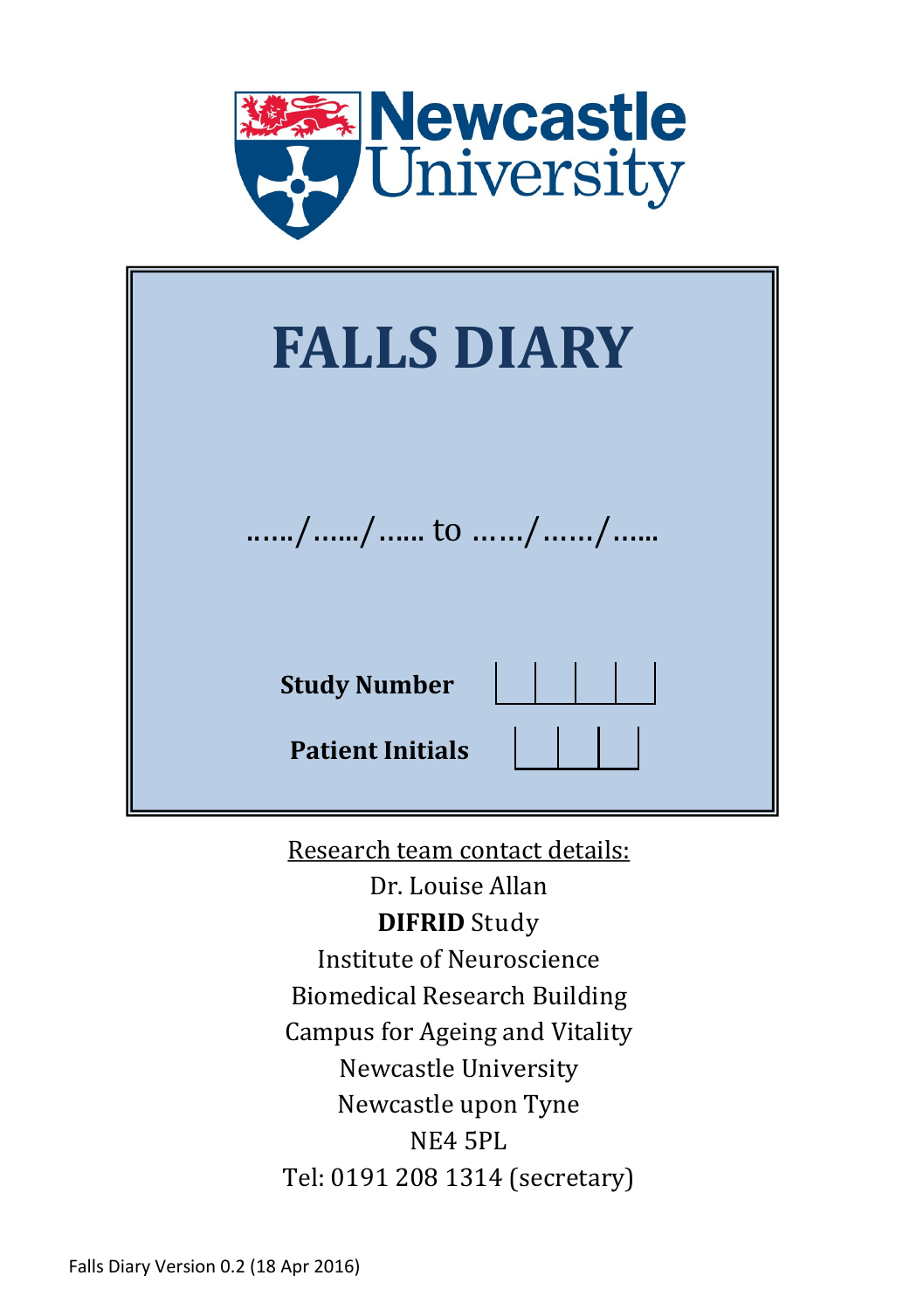# **Welcome to your monthly falls diary**

We would like you to record **DAILY,** for the next four weeks,

- **all** falls, (including a slip or trip) in which you lost your balance and landed on the floor or ground or lower level. Write down **every** fall you have had on that day, (*e.g. if you had 3 falls in one day, add them all.*)
- If you had no falls please put a line through the box (see Tuesday's example).
- if someone helped you at home with your daily chores, who helped you (friends/family, home help or paid help e.g. a cleaner) and for how many hours they helped you.

We would like you to record **WEEKLY**, for the next four weeks,

 If **you** or **your carer** (on your behalf **only**) used any NHS healthcare services, such as talking to your GP



or attending a hospital appointment, and how many times you used this service.

**Repeat** this for each of the four weeks.

**At the end** of the four weeks, please send the falls dairy back to us using the pre-paid envelope provided.

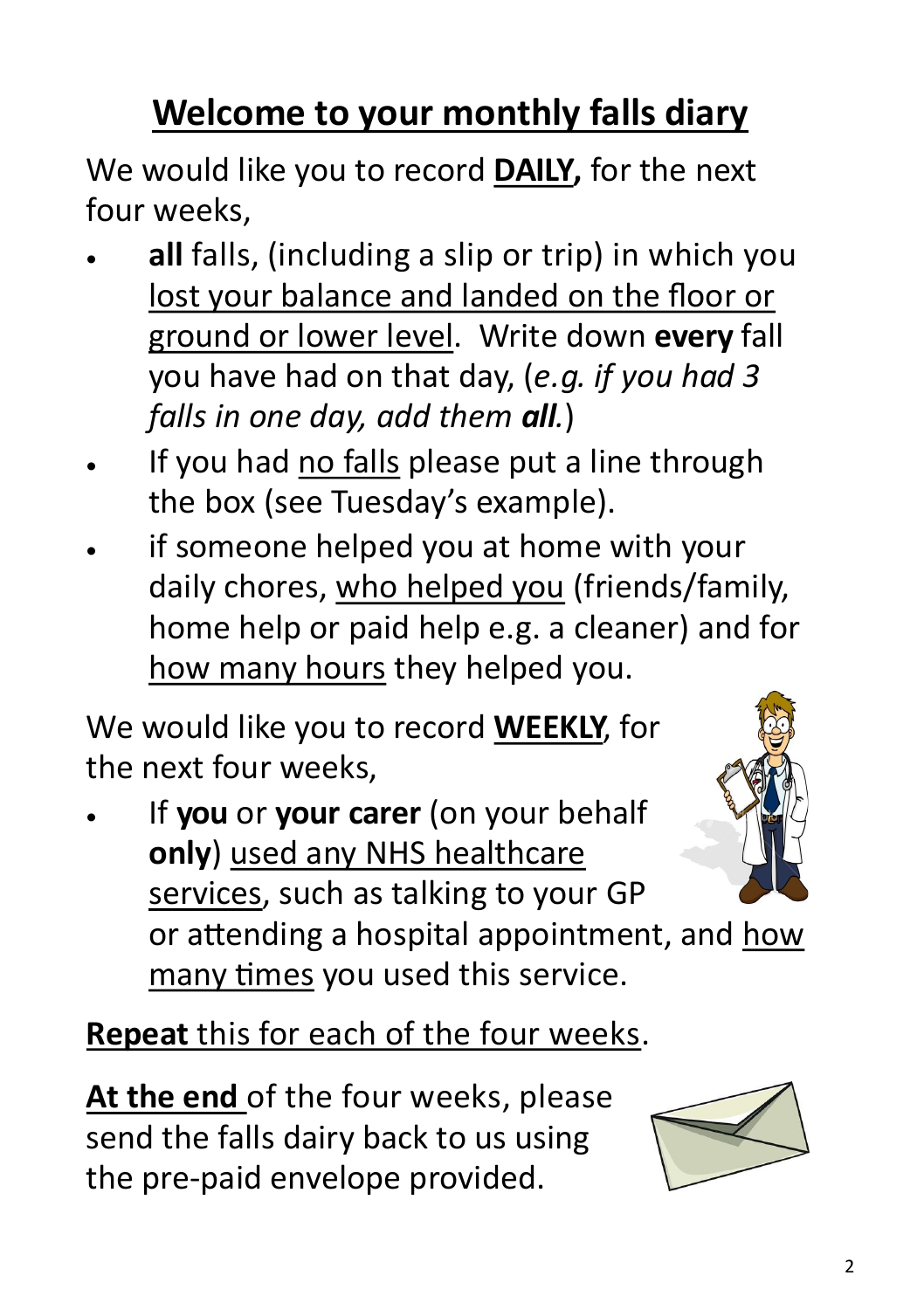It would be useful if you could include as much detail as possible about your fall. (How and where you fell and if you hurt yourself.)

Here are some *examples* of how you may fill in the diary:

| <b>Week Commencing</b> |                                                                                                                                                                   | <b>Study Number</b>                                                                                      |
|------------------------|-------------------------------------------------------------------------------------------------------------------------------------------------------------------|----------------------------------------------------------------------------------------------------------|
| Monday                 | 1) Slipped on way to bath-<br>room. Hurt knee. Felt dizzy.<br>2) Tripped over on the<br>lounge floor when hurrying<br>to answer the phone.<br>Didn't hurt myself. | 1) My friend washed all my<br>clothes. She was here for 3<br>hours and spent 1 hour<br>doing the laundry |
| Tuesday                |                                                                                                                                                                   |                                                                                                          |
| Wednesday              | 1)<br><b>Blacked out while</b><br>crossing the road. Taken to<br>casualty. Bruised hip. Then                                                                      | 1) My husband made the<br>dinner and cleaned the<br>house. It took him 2 hours.                          |
| Thursday               | 1) Tripped over carpet in<br>the hall. No injury.                                                                                                                 |                                                                                                          |

### *Sample falls diary*

Please **Turn Over the page** to begin filling in your diary for this week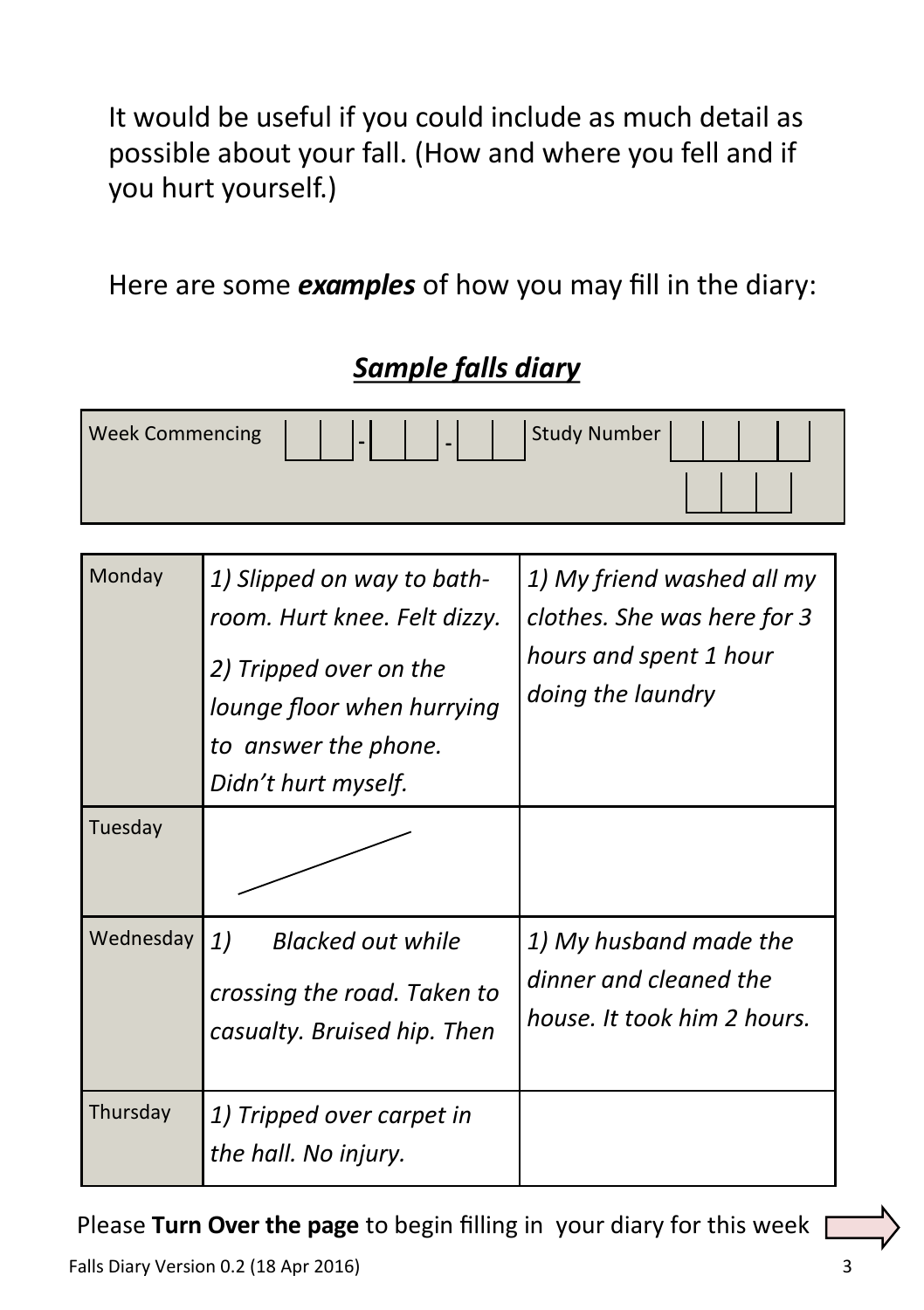| <b>Falls Diary</b>                               |    |  |  |                        |  |  |
|--------------------------------------------------|----|--|--|------------------------|--|--|
| Week Commencing                     Study Number |    |  |  |                        |  |  |
|                                                  | dd |  |  | mm yy Patient Initials |  |  |

| Week 1 | Did you fall today?                                                           | Did you have any help                                                                                                                                                                                      |
|--------|-------------------------------------------------------------------------------|------------------------------------------------------------------------------------------------------------------------------------------------------------------------------------------------------------|
|        | Please give some details of                                                   | at home today?                                                                                                                                                                                             |
|        | your fall such as when, where<br>and how it happened and if<br>you were hurt. | Please give some details of<br>this help such as who gave<br>you help (e.g. friends/<br>family/healthcare assistant),<br>what did they do (e.g. wash-<br>ing, cleaning, cooking etc.)<br>and for how long. |
| Monday |                                                                               |                                                                                                                                                                                                            |
|        |                                                                               |                                                                                                                                                                                                            |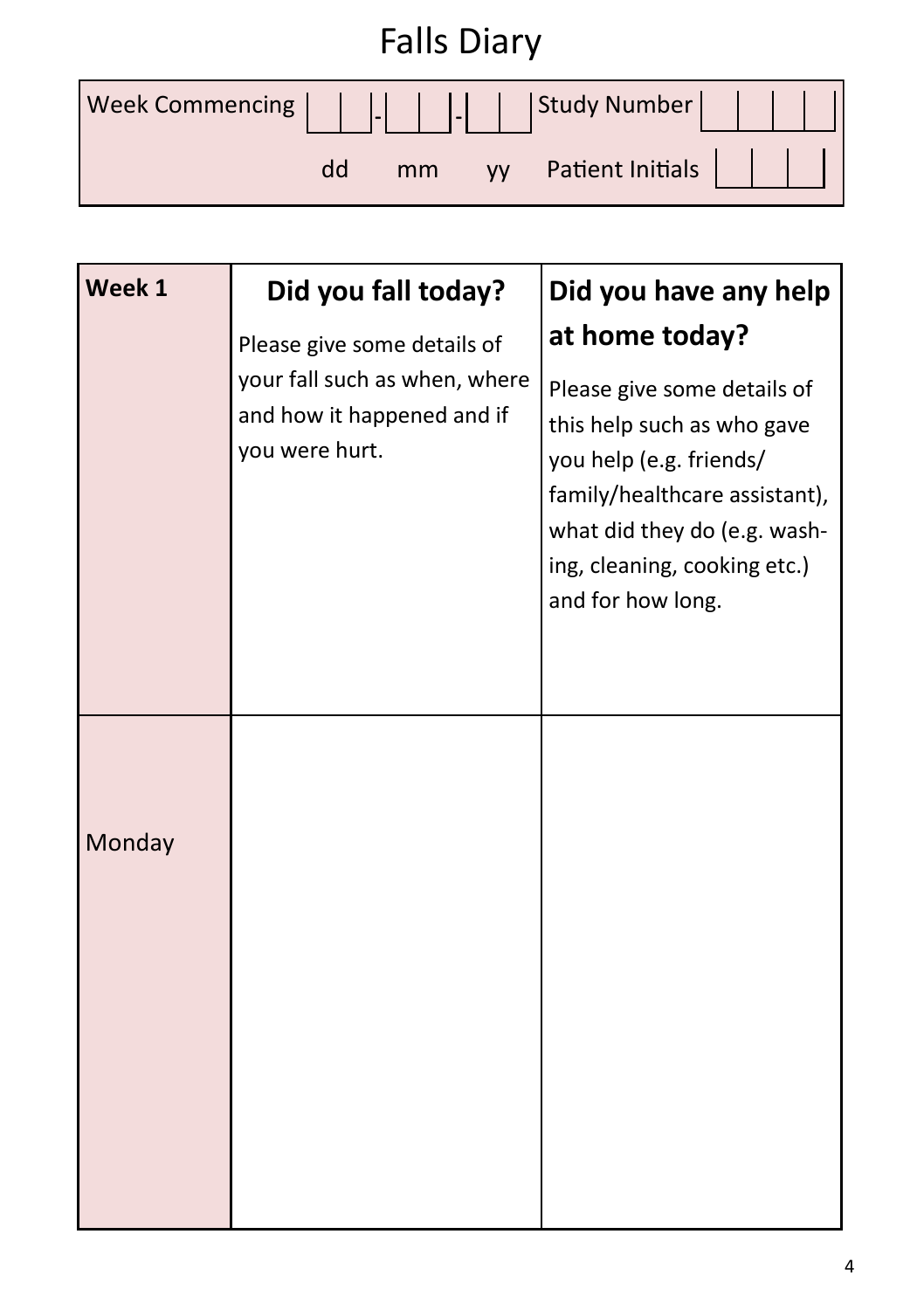| Week 1    | Did you fall today?                                                                                          | Did you have any help at<br>home today?                                                                                                                                                                                   |
|-----------|--------------------------------------------------------------------------------------------------------------|---------------------------------------------------------------------------------------------------------------------------------------------------------------------------------------------------------------------------|
|           | Please give some details of<br>your fall such as when, where<br>and how it happened and if you<br>were hurt. | Please give some details of this<br>help such as who gave you help<br>(e.g. friends/family/healthcare<br>assistant), what did they do (e.g.<br>washing, cleaning, cooking etc.)<br>and how long did they provide<br>care. |
| Tuesday   |                                                                                                              |                                                                                                                                                                                                                           |
| Wednesday |                                                                                                              |                                                                                                                                                                                                                           |
| Thursday  |                                                                                                              |                                                                                                                                                                                                                           |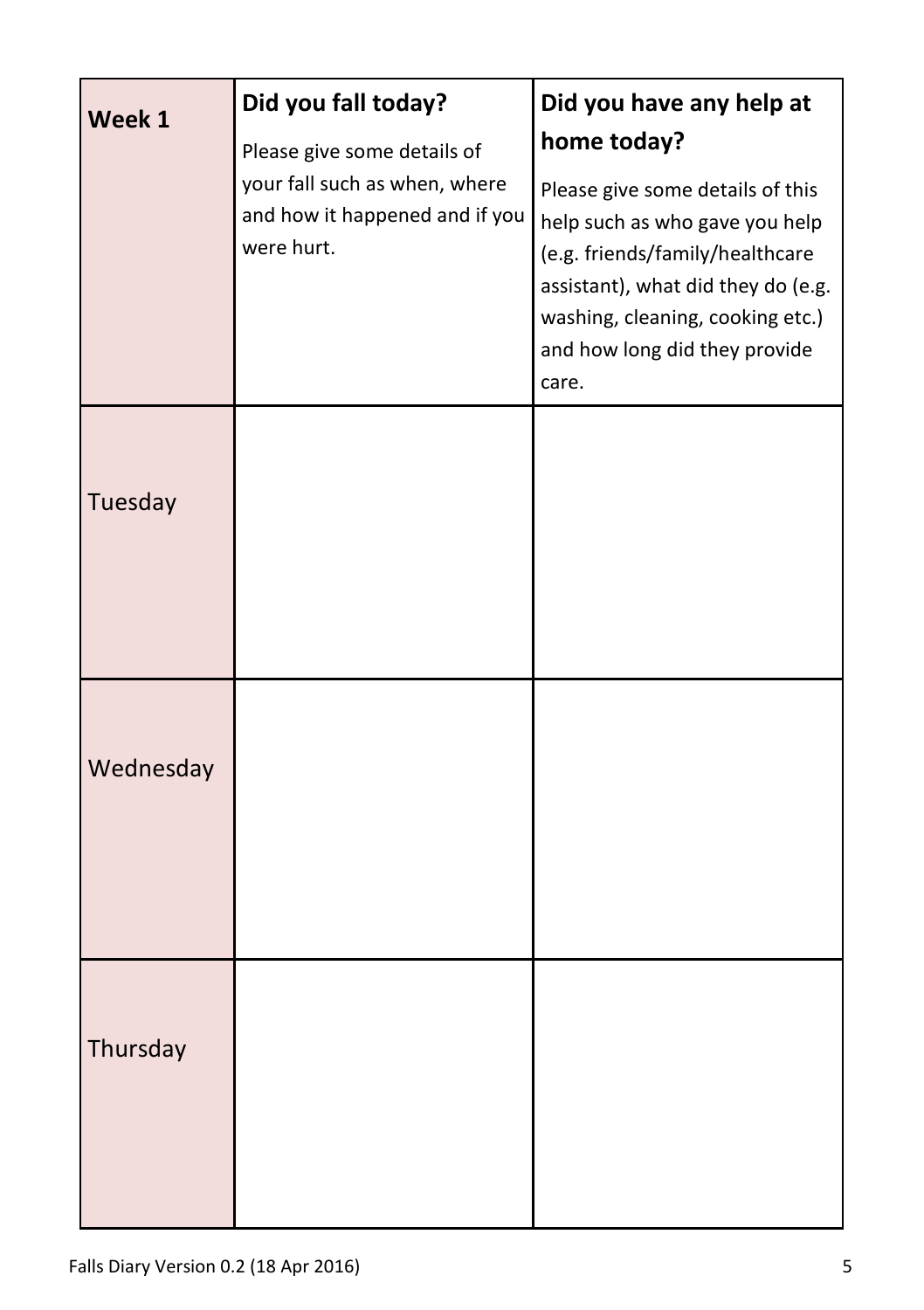| Week 1   | Did you fall today?<br>Please give some details of<br>your fall such as when, where<br>and how it happened and if you<br>were hurt. | Did you have any help at<br>home today?<br>Please give some details of this<br>help such as who gave you help<br>(e.g. friends/family/healthcare<br>assistant), what did they do (e.g.<br>washing, cleaning, cooking etc.)<br>and how long did they provide<br>care. |
|----------|-------------------------------------------------------------------------------------------------------------------------------------|----------------------------------------------------------------------------------------------------------------------------------------------------------------------------------------------------------------------------------------------------------------------|
| Friday   |                                                                                                                                     |                                                                                                                                                                                                                                                                      |
| Saturday |                                                                                                                                     |                                                                                                                                                                                                                                                                      |
| Sunday   |                                                                                                                                     |                                                                                                                                                                                                                                                                      |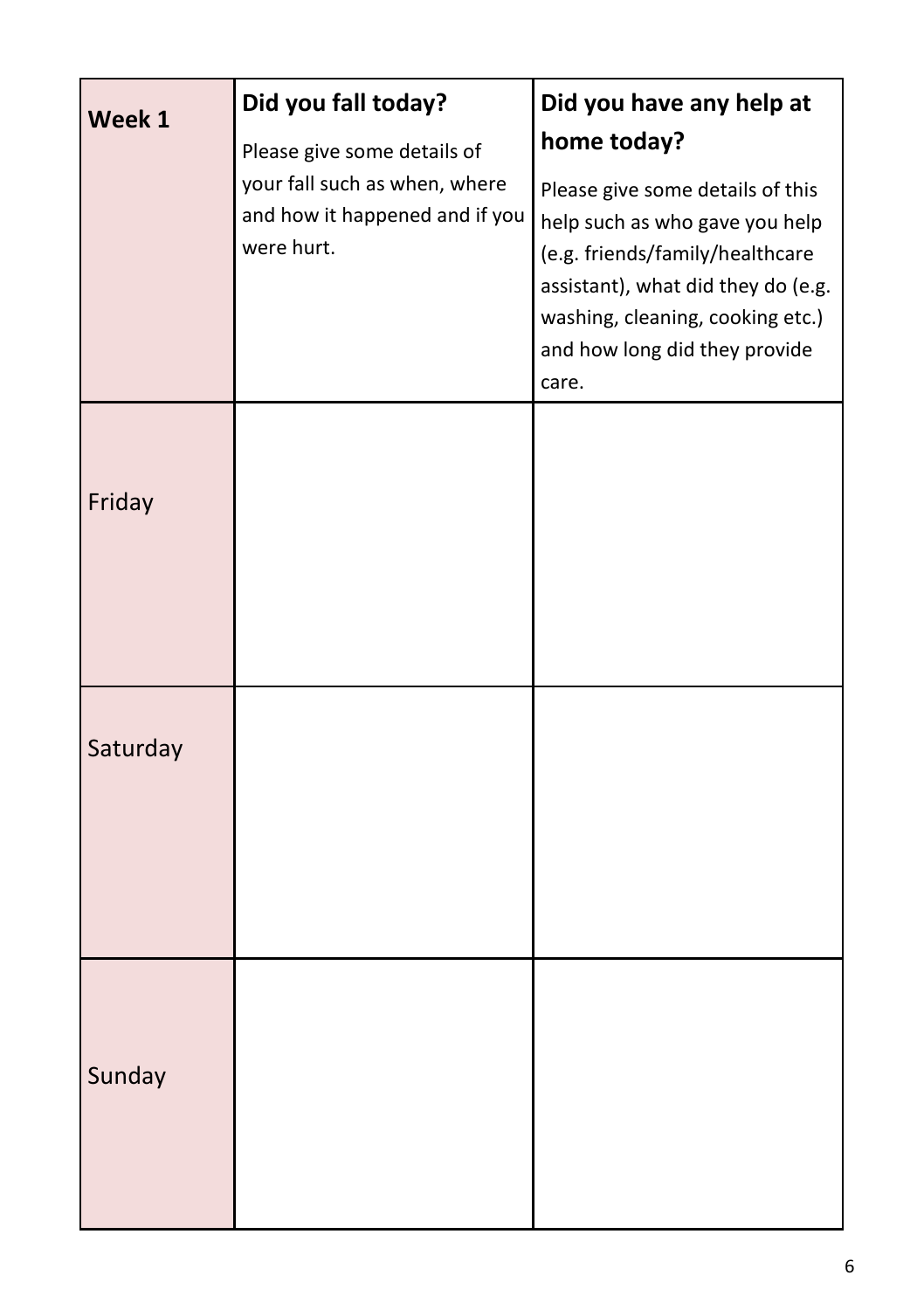#### Thinking about **Week 1**….

Have you had used any **NHS service** this week?

Yes  $\Box$  If yes, please answer the following questions.

No ☐ If no, please go to **Page 9**.

Have you seen or spoken to a **GP**?

|               | Yes No |                                                                  |
|---------------|--------|------------------------------------------------------------------|
|               |        | During a home visit? $\square$ $\square$ If yes, how many times? |
|               |        | At the GP surgery? $\square$ $\square$ If yes, how many times?   |
| By telephone? |        | $\Box$ If yes, how many times?                                   |

Did you see or speak to a **nurse** from the GP surgery?

|               | Yes No |                                                                  |
|---------------|--------|------------------------------------------------------------------|
|               |        | During a home visit? $\square$ $\square$ If yes, how many times? |
|               |        | At the GP surgery? $\square$ $\square$ If yes, how many times?   |
| By telephone? |        | $\Box$ If yes, how many times?                                   |

|              | Yes No |                                                                  |
|--------------|--------|------------------------------------------------------------------|
|              |        | During a home visit? $\square$ $\square$ If yes, how many times? |
|              |        | At the GP surgery? $\square$ $\square$ If yes, how many times?   |
| At hospital? |        | $\Box$ If yes, how many times?                                   |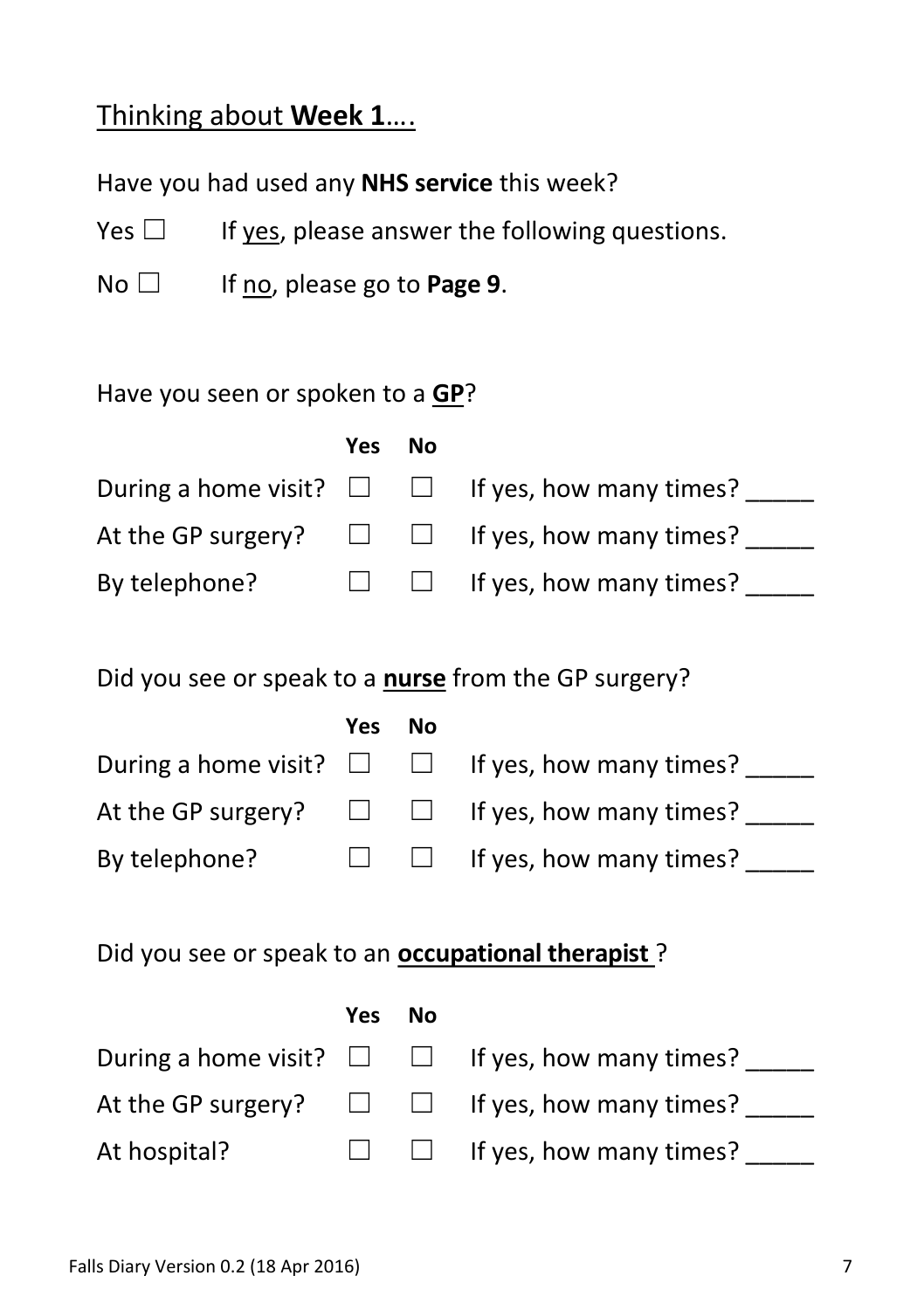### Thinking about **Week 1….**

|                                                                                            | Yes    | <b>No</b> |                                                     |  |  |
|--------------------------------------------------------------------------------------------|--------|-----------|-----------------------------------------------------|--|--|
| During a home visit?                                                                       | ⊔      | $\Box$    | If yes, how many times?                             |  |  |
| At the GP surgery?                                                                         | $\Box$ | $\Box$    | If yes, how many times?                             |  |  |
| By telephone?                                                                              | $\Box$ | $\Box$    | If yes, how many times?                             |  |  |
| At hospital?                                                                               | $\Box$ | $\Box$    | If yes, how many times?                             |  |  |
| At a day unit?                                                                             | $\Box$ | $\Box$    | If yes, how many times?                             |  |  |
| <b>Connect Healthcare?</b>                                                                 | $\Box$ | $\Box$    | If yes, how many times?                             |  |  |
| Did you attend an outpatient clinic? Yes $\Box$<br>No $\square$<br>If yes, how many times? |        |           |                                                     |  |  |
| Did you use the <b>emergency ambulance service</b> ?                                       |        |           |                                                     |  |  |
| Yes $\square$<br>No <sub>1</sub>                                                           |        |           |                                                     |  |  |
| If yes, how many times?                                                                    |        |           |                                                     |  |  |
|                                                                                            |        |           | How many of these times were you taken to hospital? |  |  |
| Did you attend a day hospital (rehabilitation unit)?                                       |        |           |                                                     |  |  |
| Yes [<br>No l                                                                              |        |           |                                                     |  |  |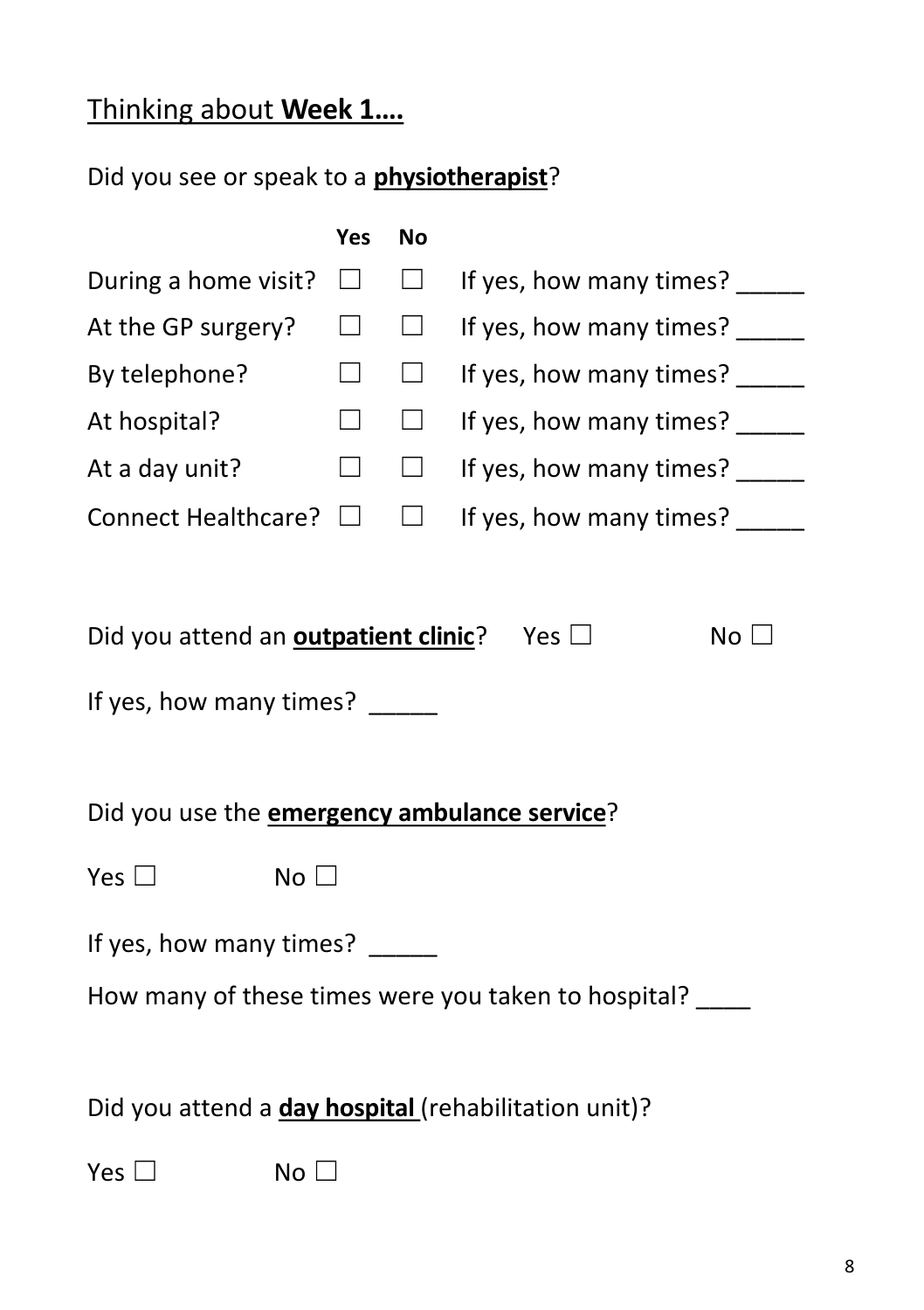# Thinking about **Week 1**….

| Did you go to a rehabilitation class (e.g. staying steady, strength |     |              |  |  |  |  |  |
|---------------------------------------------------------------------|-----|--------------|--|--|--|--|--|
| and balance class)? Yes $\square$<br>No $\square$                   |     |              |  |  |  |  |  |
| If yes, how many times did you attend?                              |     |              |  |  |  |  |  |
|                                                                     |     |              |  |  |  |  |  |
|                                                                     |     |              |  |  |  |  |  |
| Apart from outpatient appointments, did you attend hospital for     |     |              |  |  |  |  |  |
| any other treatments or appointments? Yes $\square$                 |     | No $\square$ |  |  |  |  |  |
| If Yes, did you stay in any of the following and how many times?    |     |              |  |  |  |  |  |
|                                                                     | Yes | <b>No</b>    |  |  |  |  |  |
| In Accident and Emergency (A&E)?                                    |     |              |  |  |  |  |  |
| If yes, how many times? _____                                       |     |              |  |  |  |  |  |
| On a ward for the day only?                                         |     |              |  |  |  |  |  |
| If yes, how many times?                                             |     |              |  |  |  |  |  |
| On a ward overnight?                                                |     |              |  |  |  |  |  |
| If yes, how many nights?                                            |     |              |  |  |  |  |  |
|                                                                     |     |              |  |  |  |  |  |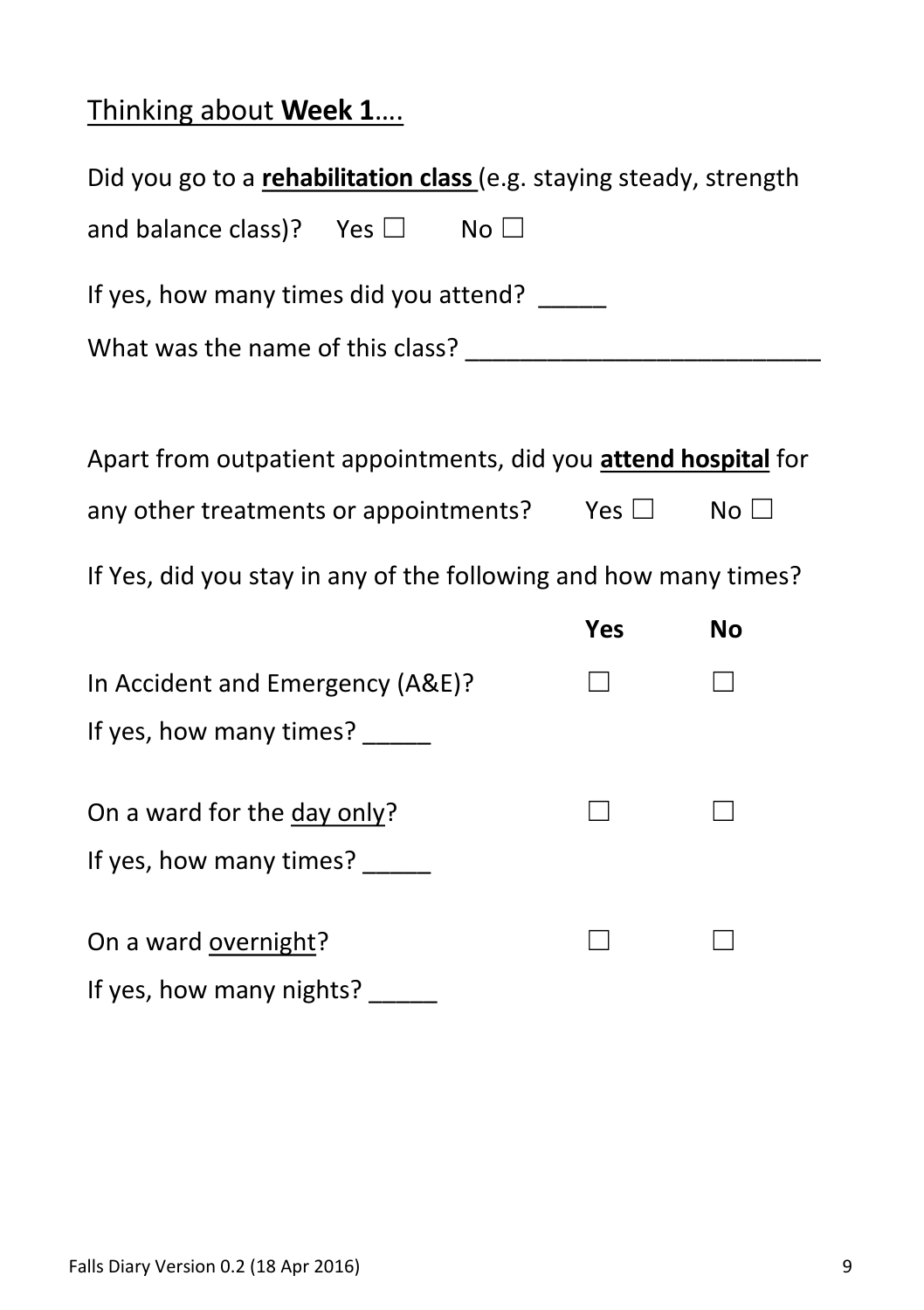| <b>Falls Diary</b> |    |    |  |                     |  |  |
|--------------------|----|----|--|---------------------|--|--|
|                    |    |    |  |                     |  |  |
|                    | dd | mm |  | yy Patient Initials |  |  |

| Week 2 | Did you fall today?                                                                                          | Did you have any help                                                                                                                                                                                                      |
|--------|--------------------------------------------------------------------------------------------------------------|----------------------------------------------------------------------------------------------------------------------------------------------------------------------------------------------------------------------------|
|        | Please give some details of<br>your fall such as when, where<br>and how it happened and if<br>you were hurt. | at home today?<br>Please give some details of<br>this help such as who gave<br>you help (e.g. friends/<br>family/healthcare assistant),<br>what did they do (e.g.<br>washing, cleaning, cooking<br>etc.) and for how long. |
| Monday |                                                                                                              |                                                                                                                                                                                                                            |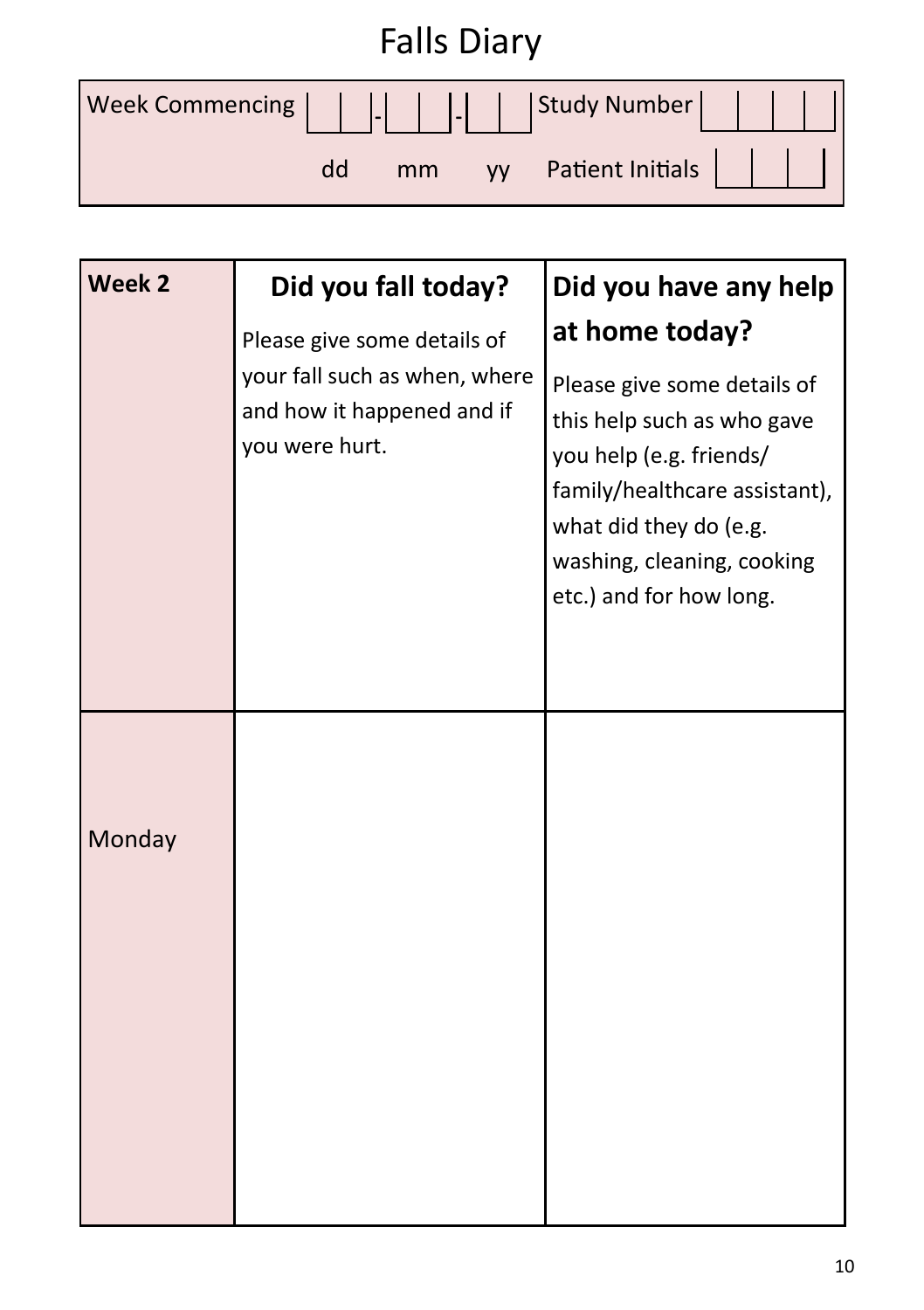| Week <sub>2</sub> | Did you fall today?<br>Please give some details of<br>your fall such as when, where<br>and how it happened and if you<br>were hurt. | Did you have any help at<br>home today?<br>Please give some details of this<br>help such as who gave you help<br>(e.g. friends/family/healthcare<br>assistant), what did they do (e.g.<br>washing, cleaning, cooking etc.) |
|-------------------|-------------------------------------------------------------------------------------------------------------------------------------|----------------------------------------------------------------------------------------------------------------------------------------------------------------------------------------------------------------------------|
|                   |                                                                                                                                     | and how long did they provide<br>care.                                                                                                                                                                                     |
| Tuesday           |                                                                                                                                     |                                                                                                                                                                                                                            |
| Wednesday         |                                                                                                                                     |                                                                                                                                                                                                                            |
| Thursday          |                                                                                                                                     |                                                                                                                                                                                                                            |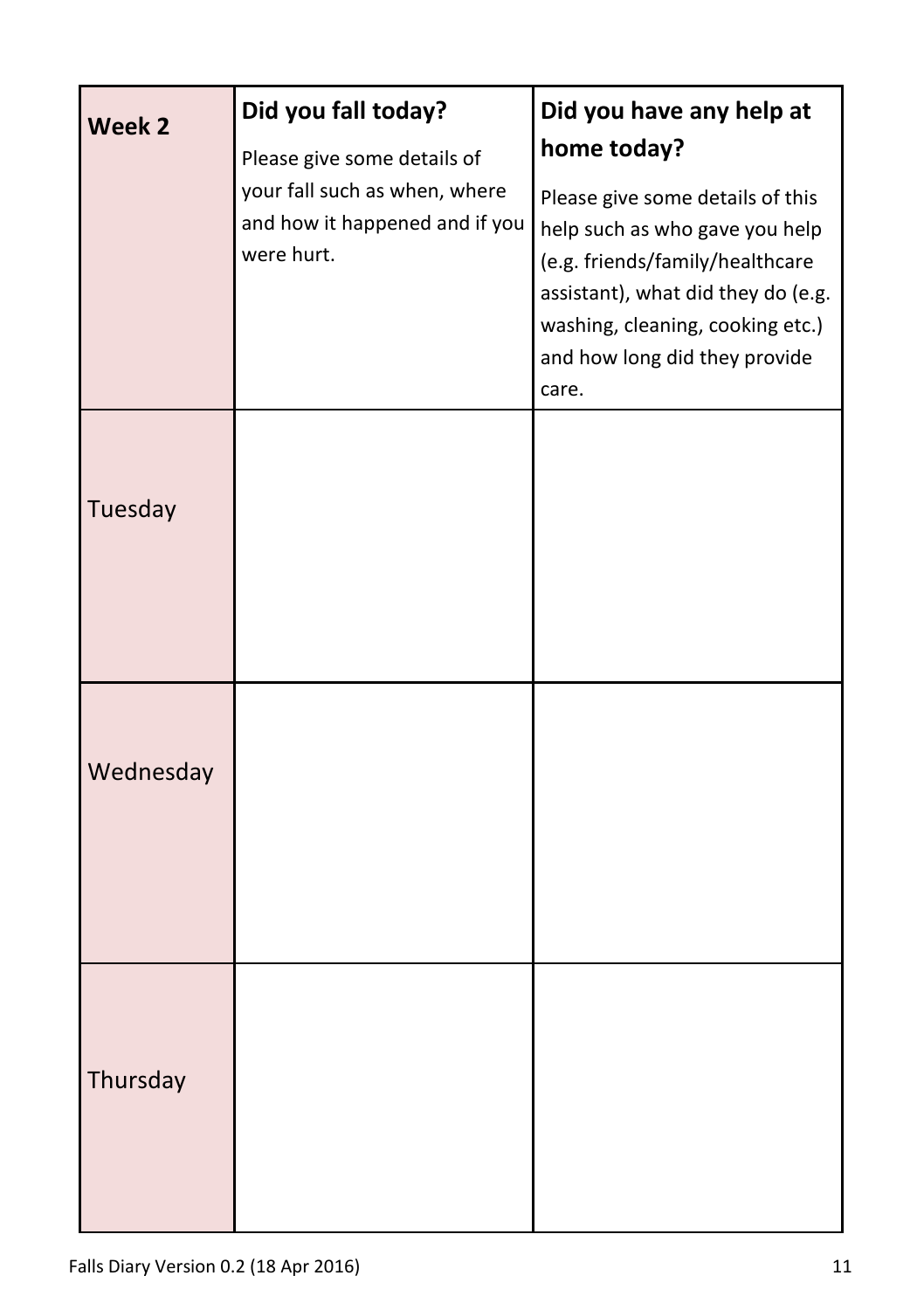| Week 2   | Did you fall today?<br>Please give some details of                            | Did you have any help at<br>home today?                                                                                                                                                                                   |
|----------|-------------------------------------------------------------------------------|---------------------------------------------------------------------------------------------------------------------------------------------------------------------------------------------------------------------------|
|          | your fall such as when, where<br>and how it happened and if you<br>were hurt. | Please give some details of this<br>help such as who gave you help<br>(e.g. friends/family/healthcare<br>assistant), what did they do (e.g.<br>washing, cleaning, cooking etc.)<br>and how long did they provide<br>care. |
| Friday   |                                                                               |                                                                                                                                                                                                                           |
| Saturday |                                                                               |                                                                                                                                                                                                                           |
| Sunday   |                                                                               |                                                                                                                                                                                                                           |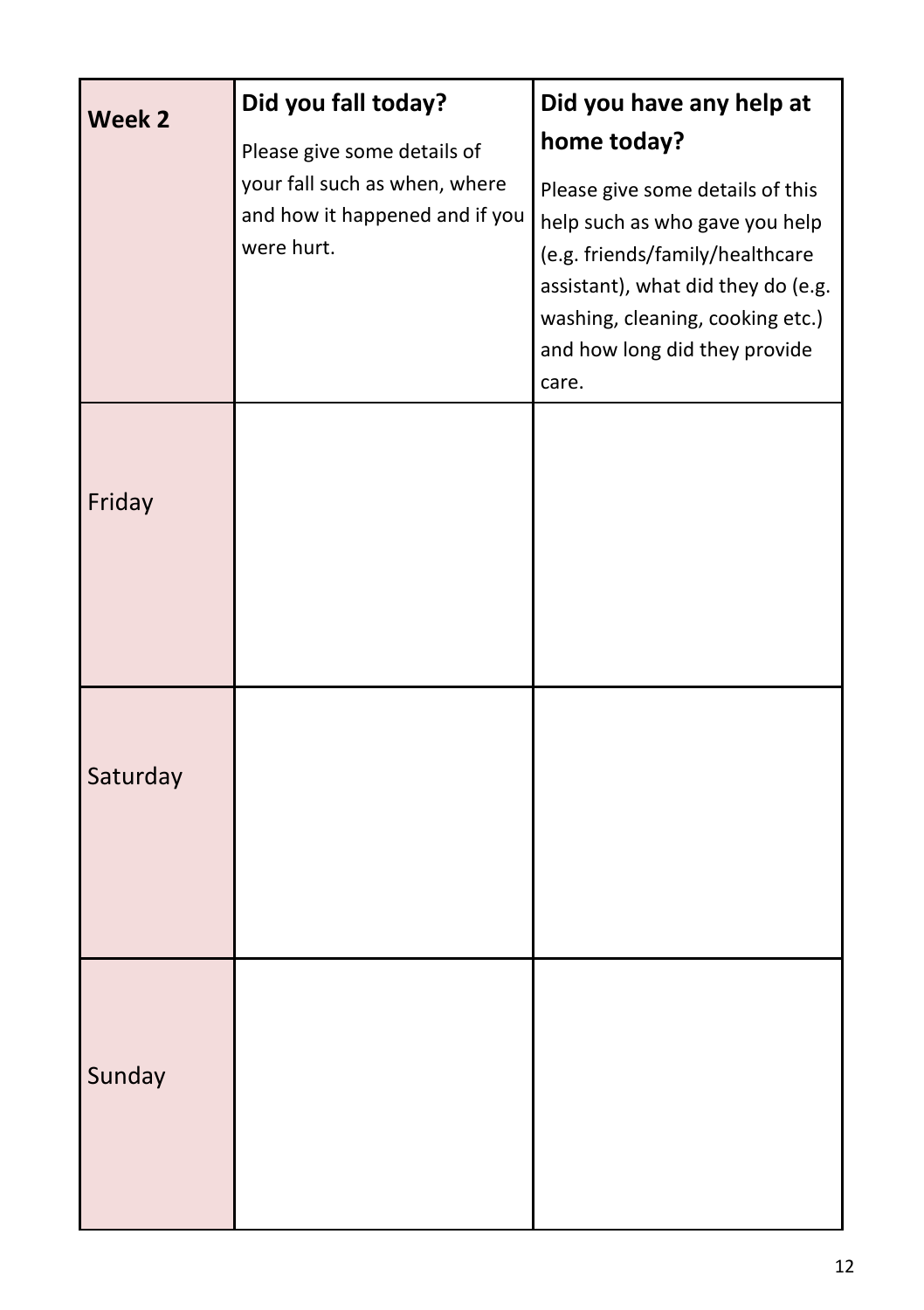#### Thinking about **Week 2**….

Have you had used any **NHS service** this week?

Yes  $\Box$  If yes, please answer the following questions.

No □ If no, please go to **Page 15**.

#### Have you seen or spoken to a **GP**?

|               | Yes No |                                                                  |
|---------------|--------|------------------------------------------------------------------|
|               |        | During a home visit? $\square$ $\square$ If yes, how many times? |
|               |        | At the GP surgery? $\square$ $\square$ If yes, how many times?   |
| By telephone? |        | $\Box$ If yes, how many times?                                   |

Did you see or speak to a **nurse** from the GP surgery?

|               | Yes | No. |                                                                  |
|---------------|-----|-----|------------------------------------------------------------------|
|               |     |     | During a home visit? $\square$ $\square$ If yes, how many times? |
|               |     |     | At the GP surgery? $\Box$ $\Box$ If yes, how many times?         |
| By telephone? |     |     | $\Box$ If yes, how many times?                                   |

|              | Yes No |                                                                  |
|--------------|--------|------------------------------------------------------------------|
|              |        | During a home visit? $\square$ $\square$ If yes, how many times? |
|              |        | At the GP surgery? $\square$ $\square$ If yes, how many times?   |
| At hospital? |        | $\Box$ If yes, how many times?                                   |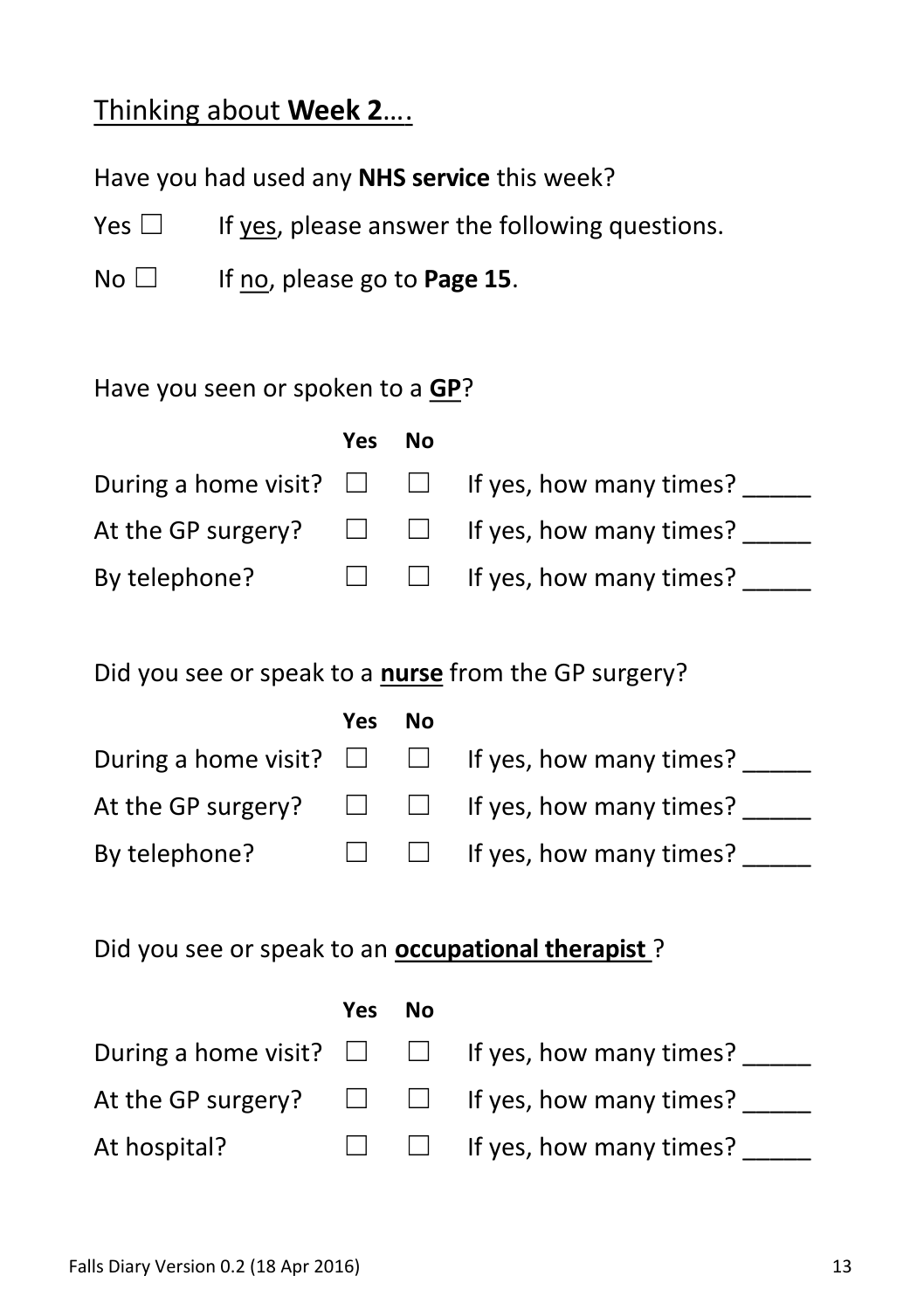# Thinking about **Week 2….**

|                                                                                          | Yes    | <b>No</b> |                                                          |
|------------------------------------------------------------------------------------------|--------|-----------|----------------------------------------------------------|
| During a home visit?                                                                     | $\Box$ | $\Box$    | If yes, how many times?                                  |
| At the GP surgery?                                                                       | $\Box$ | $\Box$    | If yes, how many times?                                  |
| By telephone?                                                                            | $\Box$ | $\Box$    | If yes, how many times?                                  |
| At hospital?                                                                             | $\Box$ | $\Box$    | If yes, how many times?                                  |
| At a day unit?                                                                           | $\Box$ | $\Box$    | If yes, how many times? _____                            |
| Connect Healthcare? □                                                                    |        | $\Box$    | If yes, how many times?                                  |
|                                                                                          |        |           |                                                          |
| Did you attend an <b>outpatient clinic</b> ? Yes $\Box$<br>If yes, how many times? _____ |        |           | No $\square$                                             |
| Did you use the <b>emergency ambulance service</b> ?                                     |        |           |                                                          |
| Yes $\square$<br>$No$ $\square$                                                          |        |           |                                                          |
| If yes, how many times?                                                                  |        |           |                                                          |
|                                                                                          |        |           | How many of these times were you taken to hospital? ____ |
|                                                                                          |        |           |                                                          |
| Did you attend a day hospital (rehabilitation unit)?                                     |        |           |                                                          |
| Yes $\square$<br>No [                                                                    |        |           |                                                          |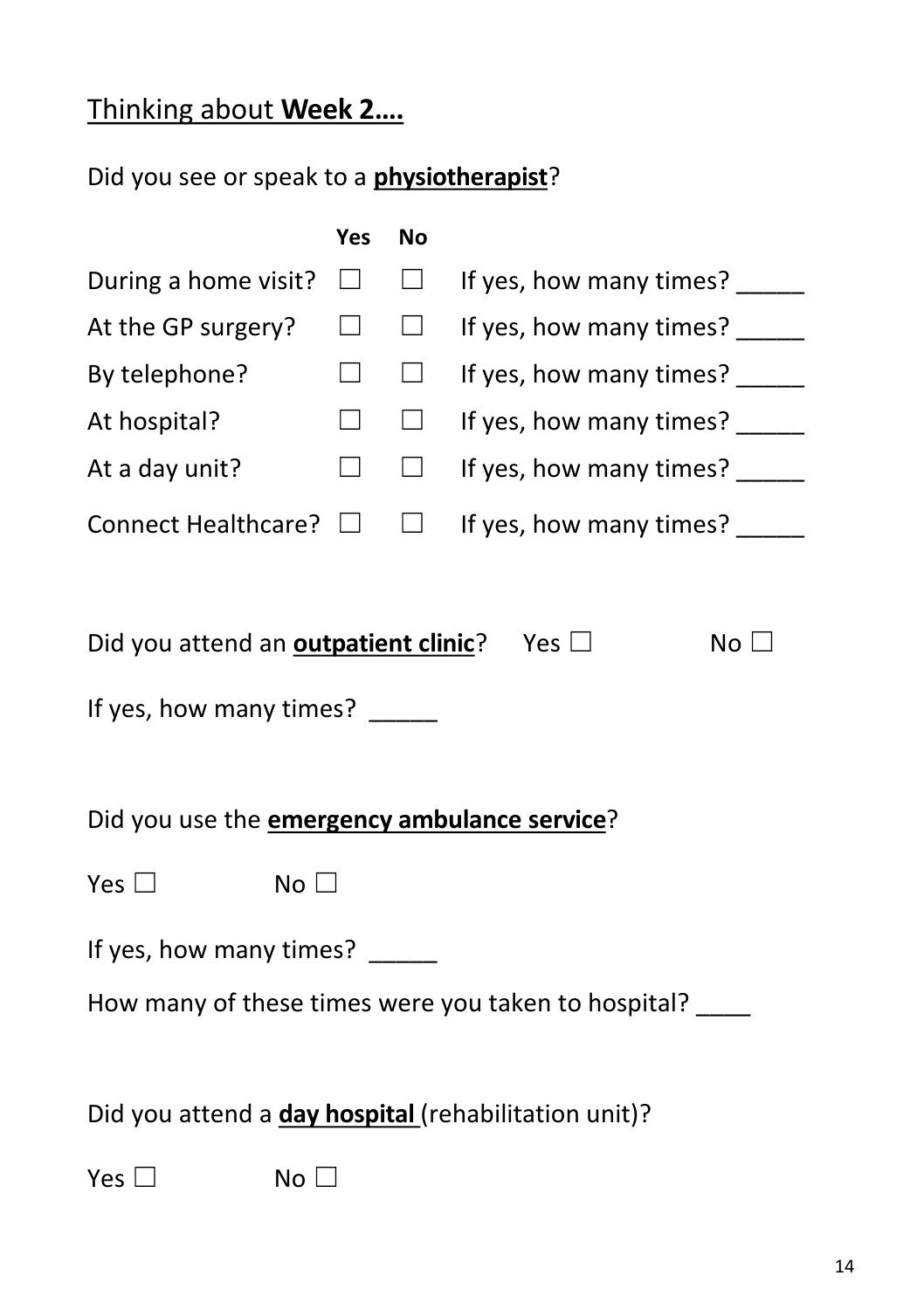# Thinking about **Week 2**….

| Did you go to a rehabilitation class (e.g. staying steady, strength |     |                 |  |  |
|---------------------------------------------------------------------|-----|-----------------|--|--|
| and balance class)? Yes $\square$<br>No $\square$                   |     |                 |  |  |
| If yes, how many times did you attend?                              |     |                 |  |  |
|                                                                     |     |                 |  |  |
|                                                                     |     |                 |  |  |
| Apart from outpatient appointments, did you attend hospital for     |     |                 |  |  |
| any other treatments or appointments? Yes $\square$                 |     | No <sub>1</sub> |  |  |
| If Yes, did you stay in any of the following and how many times?    |     |                 |  |  |
|                                                                     | Yes | <b>No</b>       |  |  |
| In Accident and Emergency (A&E)?                                    |     |                 |  |  |
| If yes, how many times?                                             |     |                 |  |  |
| On a ward for the day only?                                         |     |                 |  |  |
| If yes, how many times?                                             |     |                 |  |  |
| On a ward overnight?                                                |     |                 |  |  |
| If yes, how many nights?                                            |     |                 |  |  |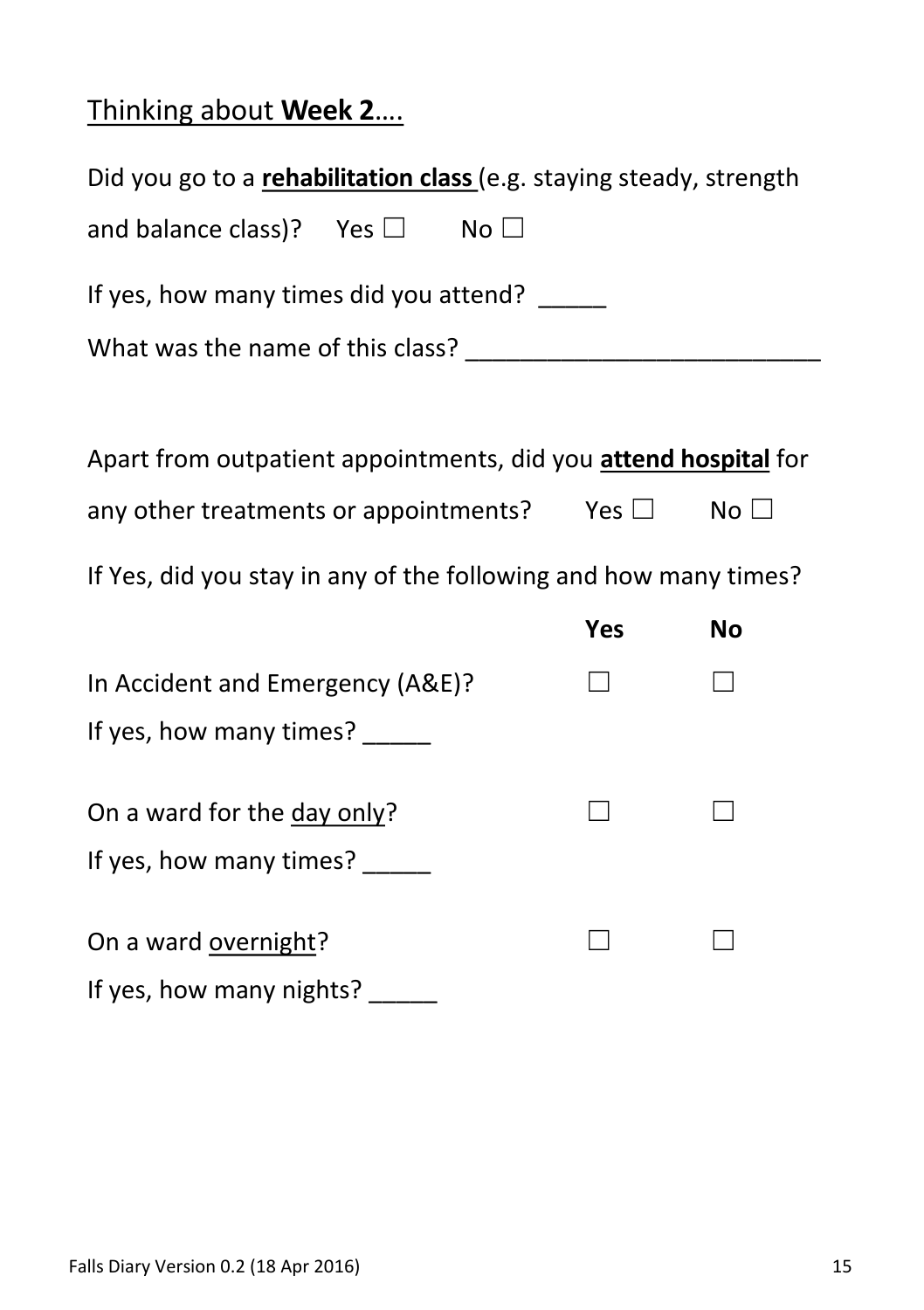| <b>Falls Diary</b> |    |    |  |                     |  |
|--------------------|----|----|--|---------------------|--|
|                    |    |    |  |                     |  |
|                    | dd | mm |  | yy Patient Initials |  |

| Week 3 | Did you fall today?                                                                                          | Did you have any help                                                                                                                                                                                                      |
|--------|--------------------------------------------------------------------------------------------------------------|----------------------------------------------------------------------------------------------------------------------------------------------------------------------------------------------------------------------------|
|        | Please give some details of<br>your fall such as when, where<br>and how it happened and if<br>you were hurt. | at home today?<br>Please give some details of<br>this help such as who gave<br>you help (e.g. friends/<br>family/healthcare assistant),<br>what did they do (e.g.<br>washing, cleaning, cooking<br>etc.) and for how long. |
| Monday |                                                                                                              |                                                                                                                                                                                                                            |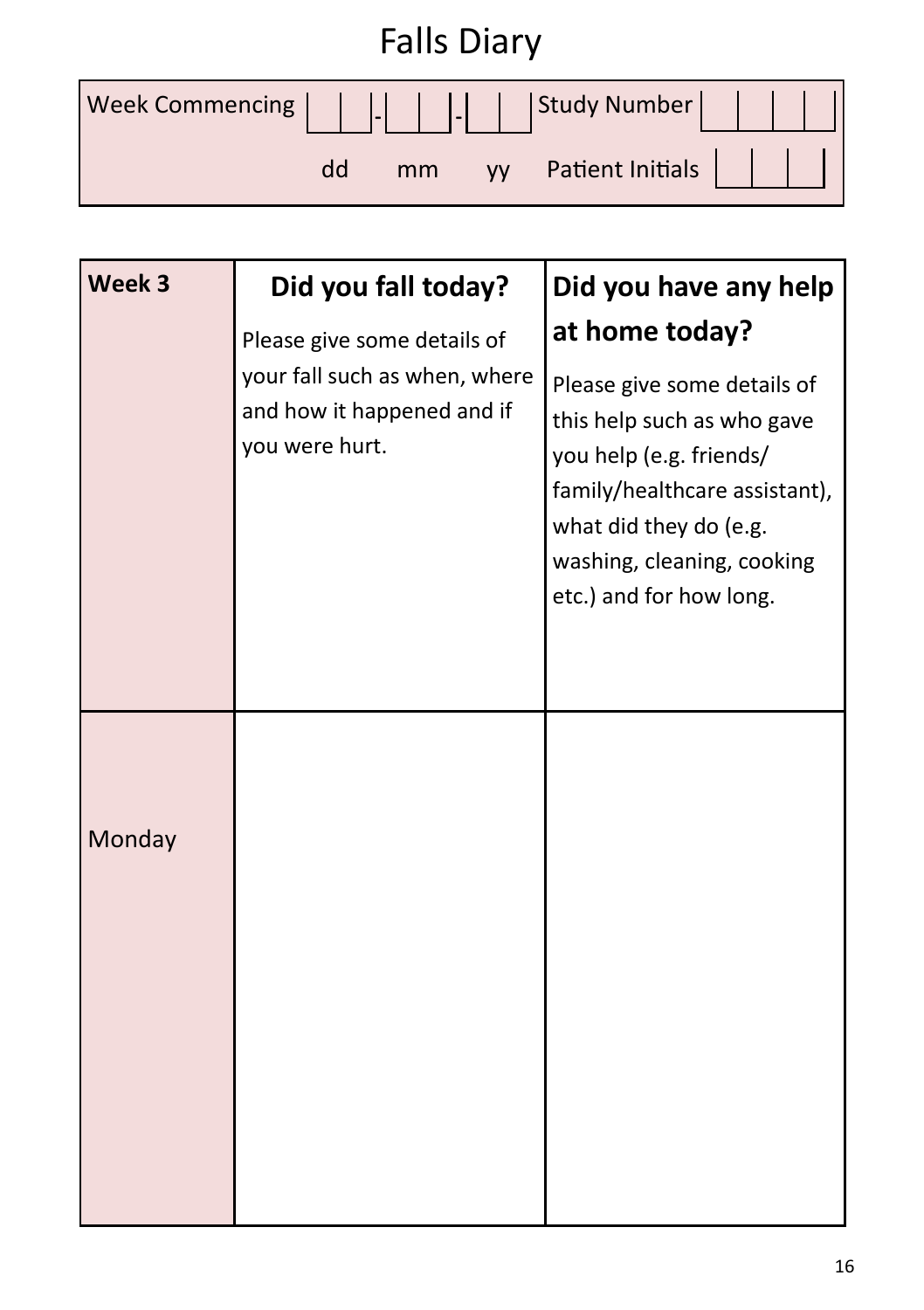| Week 3    | Did you fall today?<br>Please give some details of                            | Did you have any help at<br>home today?                                                                                                                                                                                   |
|-----------|-------------------------------------------------------------------------------|---------------------------------------------------------------------------------------------------------------------------------------------------------------------------------------------------------------------------|
|           | your fall such as when, where<br>and how it happened and if you<br>were hurt. | Please give some details of this<br>help such as who gave you help<br>(e.g. friends/family/healthcare<br>assistant), what did they do (e.g.<br>washing, cleaning, cooking etc.)<br>and how long did they provide<br>care. |
| Tuesday   |                                                                               |                                                                                                                                                                                                                           |
| Wednesday |                                                                               |                                                                                                                                                                                                                           |
| Thursday  |                                                                               |                                                                                                                                                                                                                           |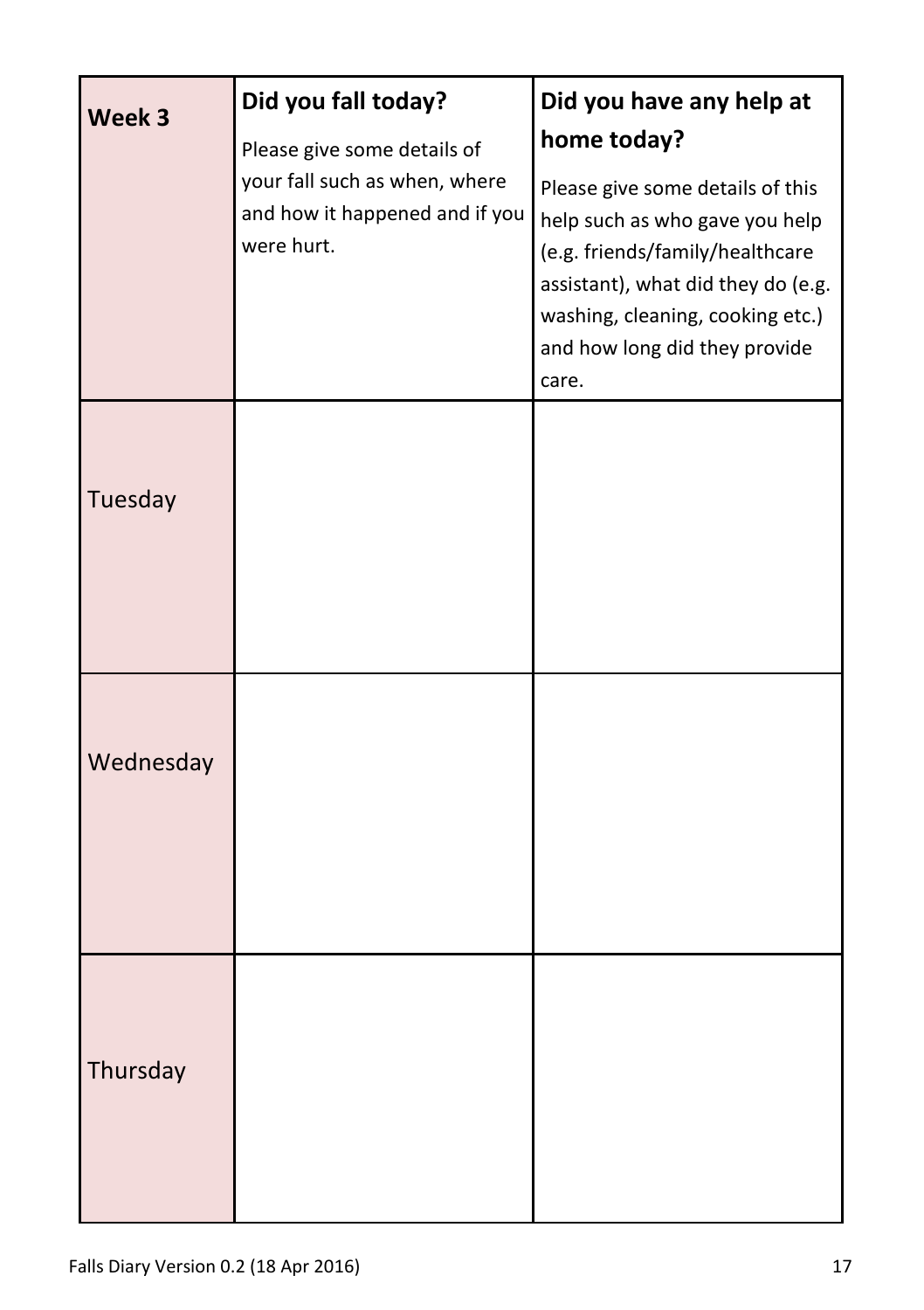| Week 3   | Did you fall today?<br>Please give some details of                            | Did you have any help at<br>home today?                                                                                                                                                                                   |
|----------|-------------------------------------------------------------------------------|---------------------------------------------------------------------------------------------------------------------------------------------------------------------------------------------------------------------------|
|          | your fall such as when, where<br>and how it happened and if you<br>were hurt. | Please give some details of this<br>help such as who gave you help<br>(e.g. friends/family/healthcare<br>assistant), what did they do (e.g.<br>washing, cleaning, cooking etc.)<br>and how long did they provide<br>care. |
| Friday   |                                                                               |                                                                                                                                                                                                                           |
| Saturday |                                                                               |                                                                                                                                                                                                                           |
| Sunday   |                                                                               |                                                                                                                                                                                                                           |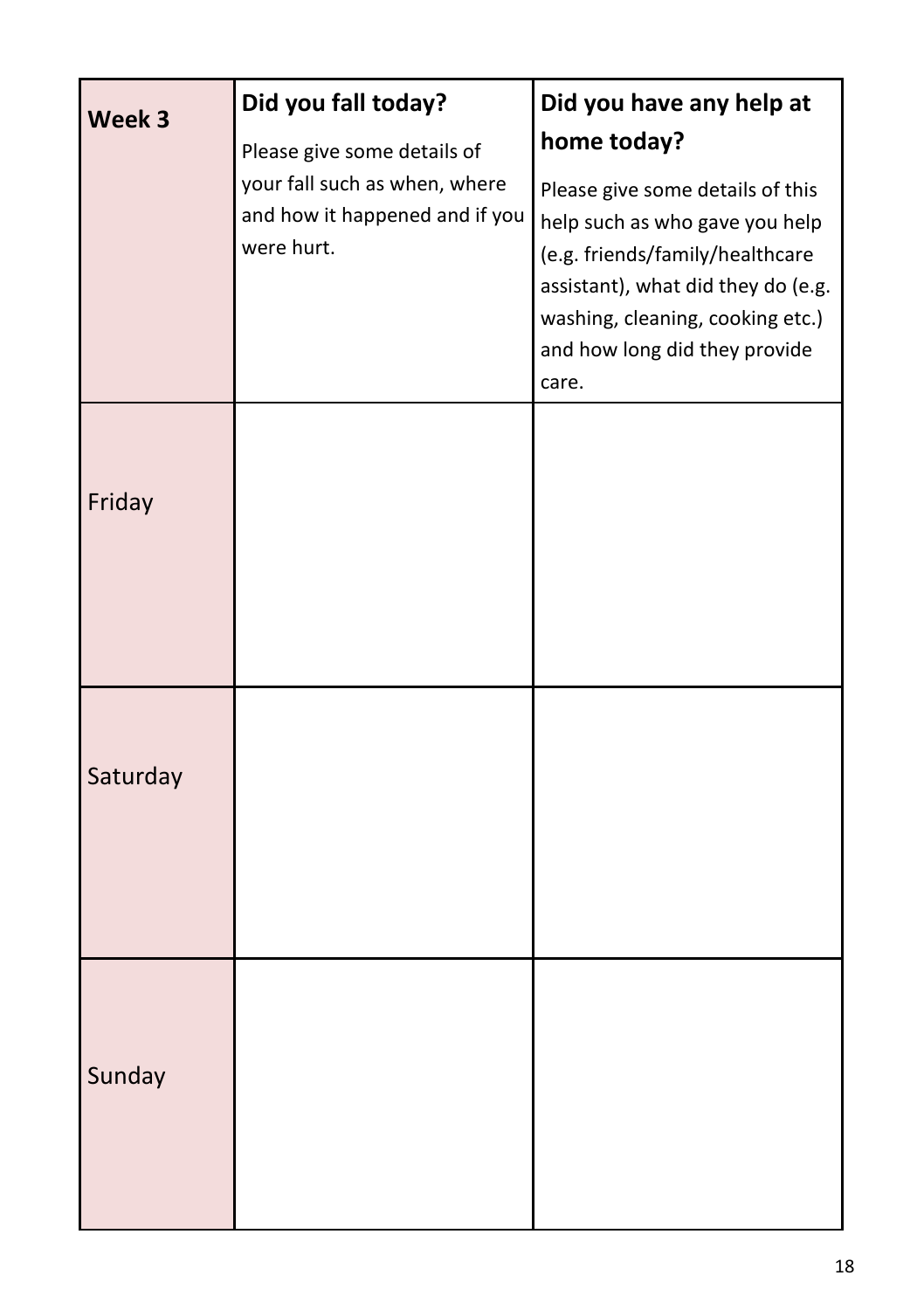#### Thinking about **Week 3**….

Have you had used any **NHS service** this week?

Yes  $\Box$  If yes, please answer the following questions.

No □ If no, please go to **Page 21**.

Have you seen or spoken to a **GP**?

|               | Yes No |                                                                  |
|---------------|--------|------------------------------------------------------------------|
|               |        | During a home visit? $\square$ $\square$ If yes, how many times? |
|               |        | At the GP surgery? $\square$ $\square$ If yes, how many times?   |
| By telephone? |        | $\Box$ If yes, how many times?                                   |

Did you see or speak to a **nurse** from the GP surgery?

|               | Yes No |                                                                  |
|---------------|--------|------------------------------------------------------------------|
|               |        | During a home visit? $\square$ $\square$ If yes, how many times? |
|               |        | At the GP surgery? $\square$ $\square$ If yes, how many times?   |
| By telephone? |        | $\Box$ If yes, how many times?                                   |

|              | Yes No |                                                                  |
|--------------|--------|------------------------------------------------------------------|
|              |        | During a home visit? $\square$ $\square$ If yes, how many times? |
|              |        | At the GP surgery? $\square$ $\square$ If yes, how many times?   |
| At hospital? |        | $\Box$ If yes, how many times?                                   |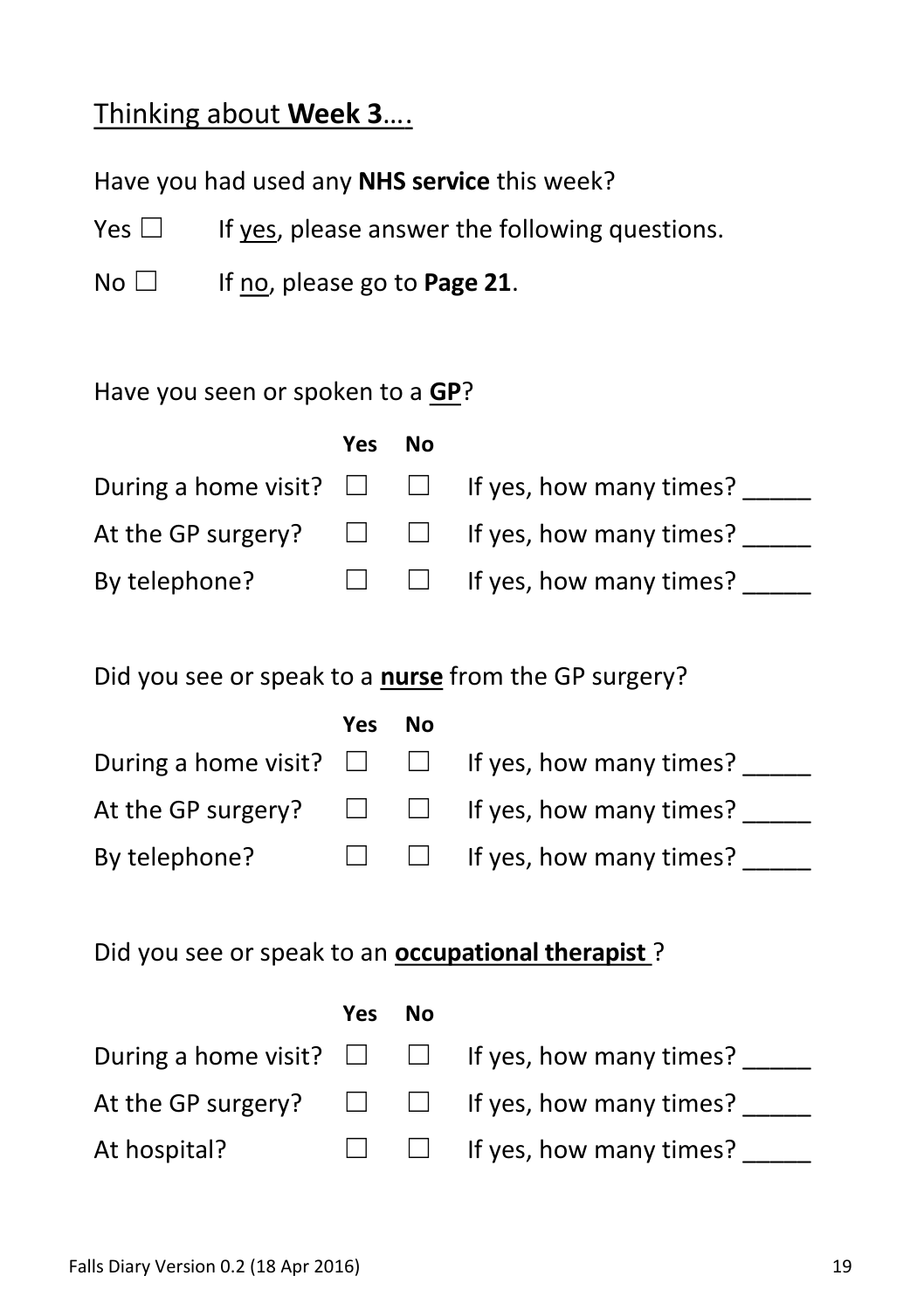# Thinking about **Week 3….**

|                                                         | Yes    | <b>No</b> |                                                     |
|---------------------------------------------------------|--------|-----------|-----------------------------------------------------|
| During a home visit?                                    | $\Box$ | $\Box$    | If yes, how many times?                             |
| At the GP surgery?                                      | $\Box$ | $\Box$    | If yes, how many times?                             |
| By telephone?                                           | $\Box$ | $\Box$    | If yes, how many times?                             |
| At hospital?                                            | $\Box$ | $\Box$    | If yes, how many times?                             |
| At a day unit?                                          | $\Box$ | $\Box$    | If yes, how many times?                             |
| Connect Healthcare? □                                   |        | $\Box$    | If yes, how many times?                             |
|                                                         |        |           |                                                     |
| Did you attend an <b>outpatient clinic</b> ? Yes $\Box$ |        |           | No <sub>1</sub>                                     |
| If yes, how many times? _____                           |        |           |                                                     |
|                                                         |        |           |                                                     |
| Did you use the <b>emergency ambulance service</b> ?    |        |           |                                                     |
| Yes $\Box$<br>No $\square$                              |        |           |                                                     |
| If yes, how many times?                                 |        |           |                                                     |
|                                                         |        |           | How many of these times were you taken to hospital? |
|                                                         |        |           |                                                     |
| Did you attend a day hospital (rehabilitation unit)?    |        |           |                                                     |
| Yes $\Box$<br>No $\square$                              |        |           |                                                     |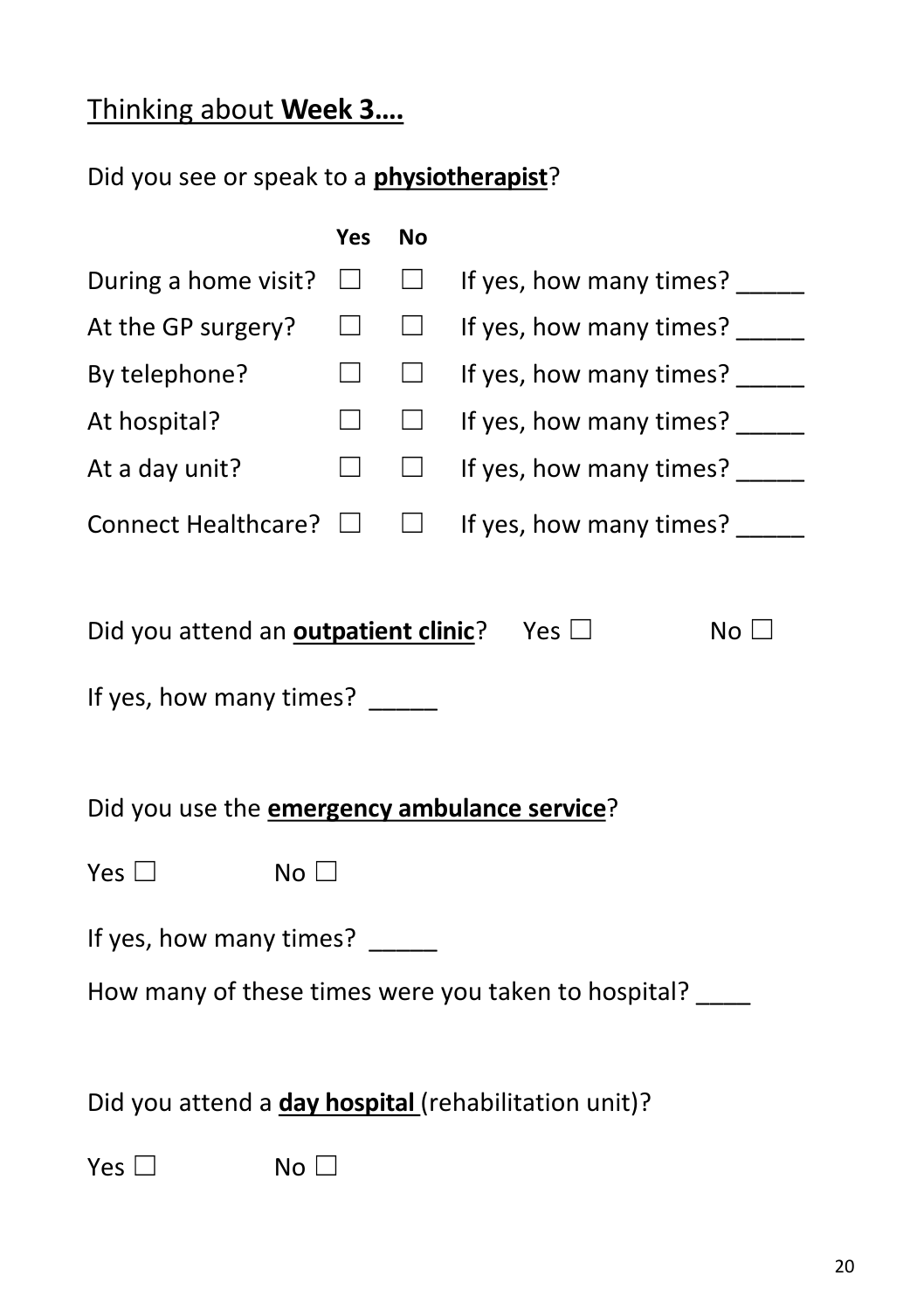# Thinking about **Week 3**….

| Did you go to a rehabilitation class (e.g. staying steady, strength |            |           |  |  |
|---------------------------------------------------------------------|------------|-----------|--|--|
| and balance class)? Yes $\square$ No $\square$                      |            |           |  |  |
| If yes, how many times did you attend?                              |            |           |  |  |
|                                                                     |            |           |  |  |
|                                                                     |            |           |  |  |
| Apart from outpatient appointments, did you attend hospital for     |            |           |  |  |
| any other treatments or appointments? Yes $\square$ No $\square$    |            |           |  |  |
| If Yes, did you stay in any of the following and how many times?    |            |           |  |  |
|                                                                     | <b>Yes</b> | <b>No</b> |  |  |
| In Accident and Emergency (A&E)?                                    |            |           |  |  |
| If yes, how many times?                                             |            |           |  |  |
| On a ward for the day only?                                         |            |           |  |  |
| If yes, how many times?                                             |            |           |  |  |
| On a ward overnight?                                                |            |           |  |  |
| If yes, how many nights?                                            |            |           |  |  |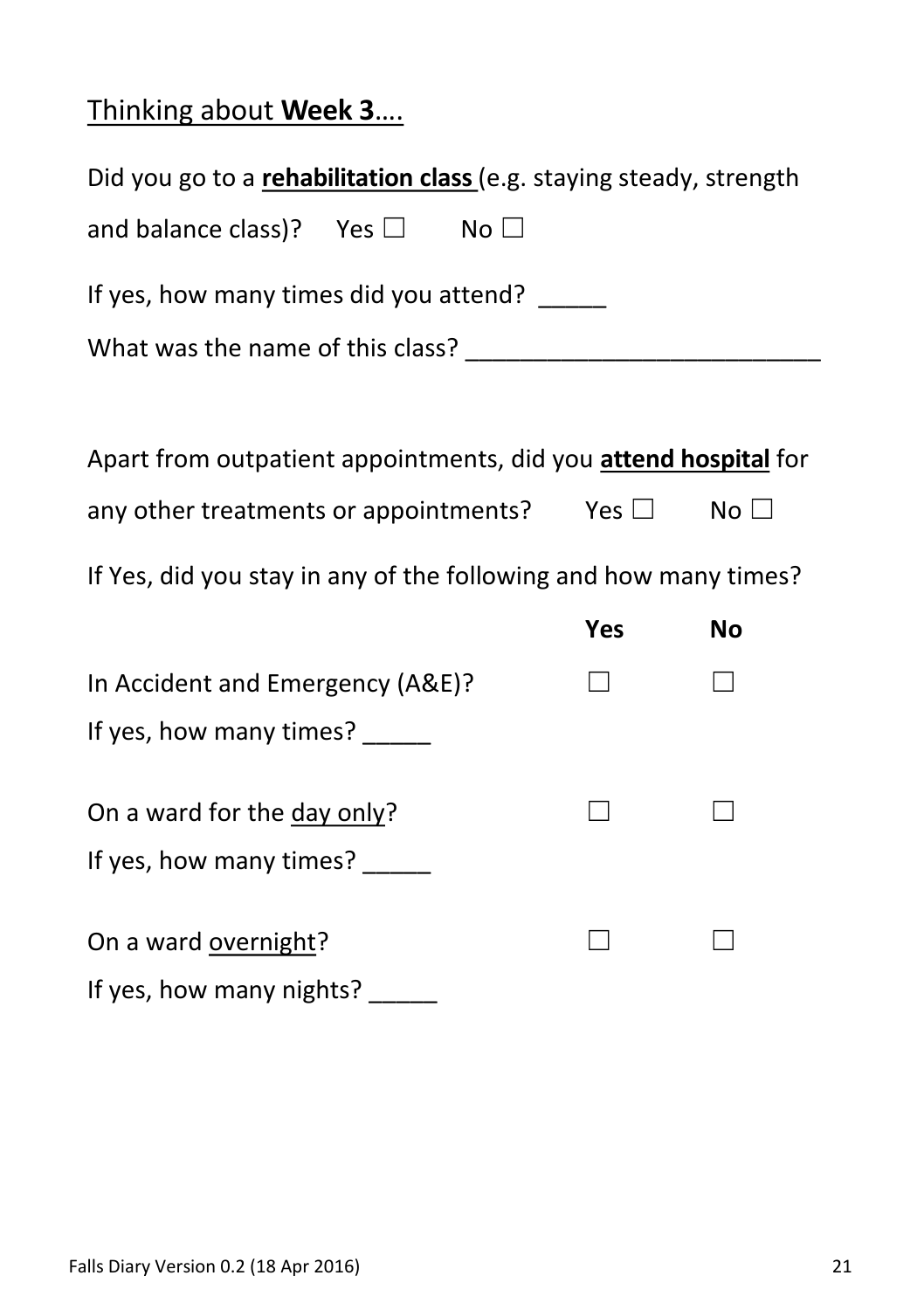| <b>Falls Diary</b>                            |    |  |  |                        |  |
|-----------------------------------------------|----|--|--|------------------------|--|
| Week Commencing                  Study Number |    |  |  |                        |  |
|                                               | dd |  |  | mm yy Patient Initials |  |

| Week 4 | Did you fall today?                                                           | Did you have any help                                                                                                                                                                                    |
|--------|-------------------------------------------------------------------------------|----------------------------------------------------------------------------------------------------------------------------------------------------------------------------------------------------------|
|        | Please give some details of                                                   | at home today?                                                                                                                                                                                           |
|        | your fall such as when, where<br>and how it happened and if<br>you were hurt. | Please give some details of<br>this help such as who gave<br>you help (e.g. friends/<br>family/healthcare assistant),<br>what did they do (e.g.<br>washing, cleaning, cooking<br>etc.) and for how long. |
|        |                                                                               |                                                                                                                                                                                                          |
| Monday |                                                                               |                                                                                                                                                                                                          |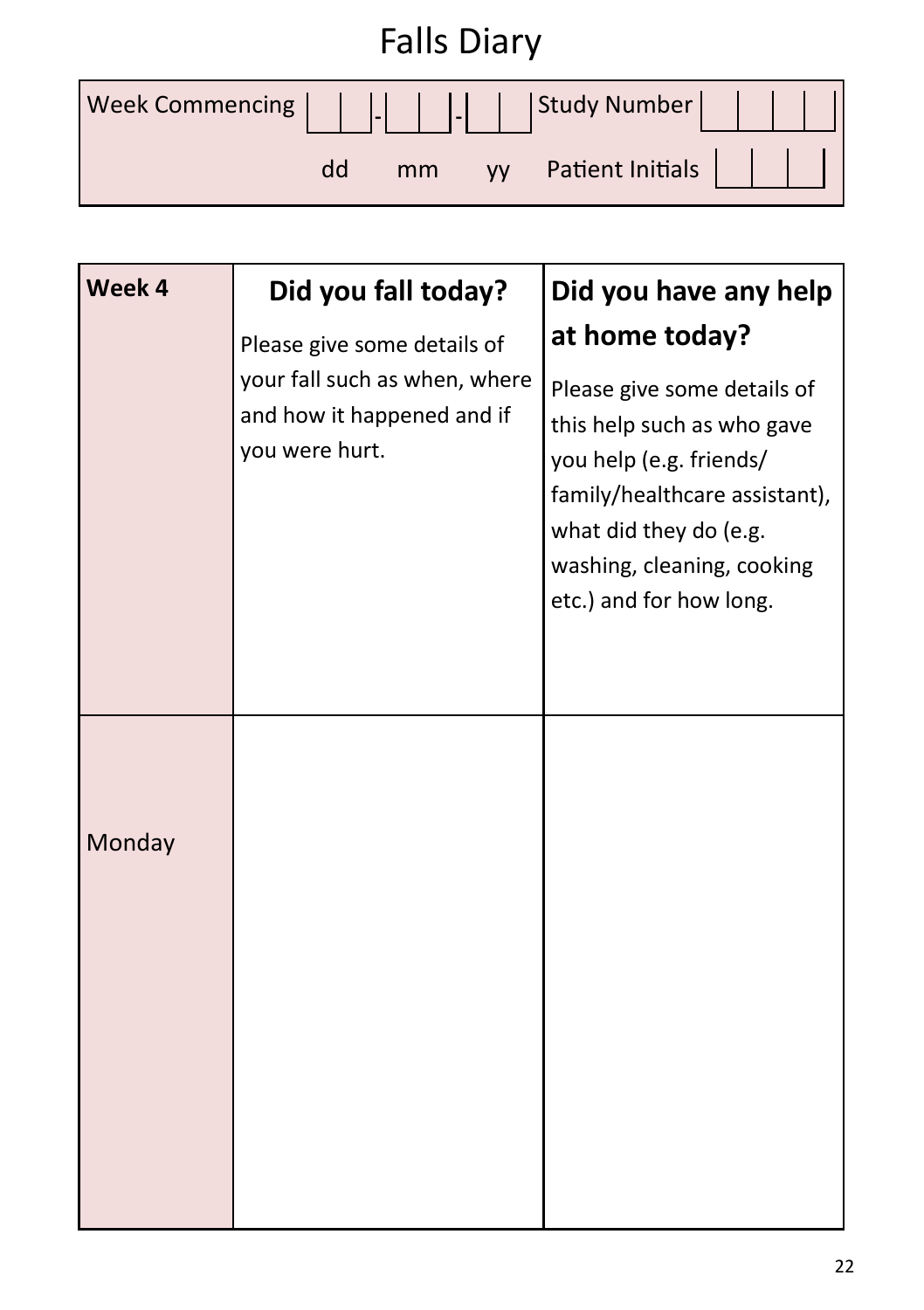| Week 4    | Did you fall today?                                                           | Did you have any help at                                                                                                                                                                                                  |
|-----------|-------------------------------------------------------------------------------|---------------------------------------------------------------------------------------------------------------------------------------------------------------------------------------------------------------------------|
|           | Please give some details of                                                   | home today?                                                                                                                                                                                                               |
|           | your fall such as when, where<br>and how it happened and if you<br>were hurt. | Please give some details of this<br>help such as who gave you help<br>(e.g. friends/family/healthcare<br>assistant), what did they do (e.g.<br>washing, cleaning, cooking etc.)<br>and how long did they provide<br>care. |
| Tuesday   |                                                                               |                                                                                                                                                                                                                           |
| Wednesday |                                                                               |                                                                                                                                                                                                                           |
| Thursday  |                                                                               |                                                                                                                                                                                                                           |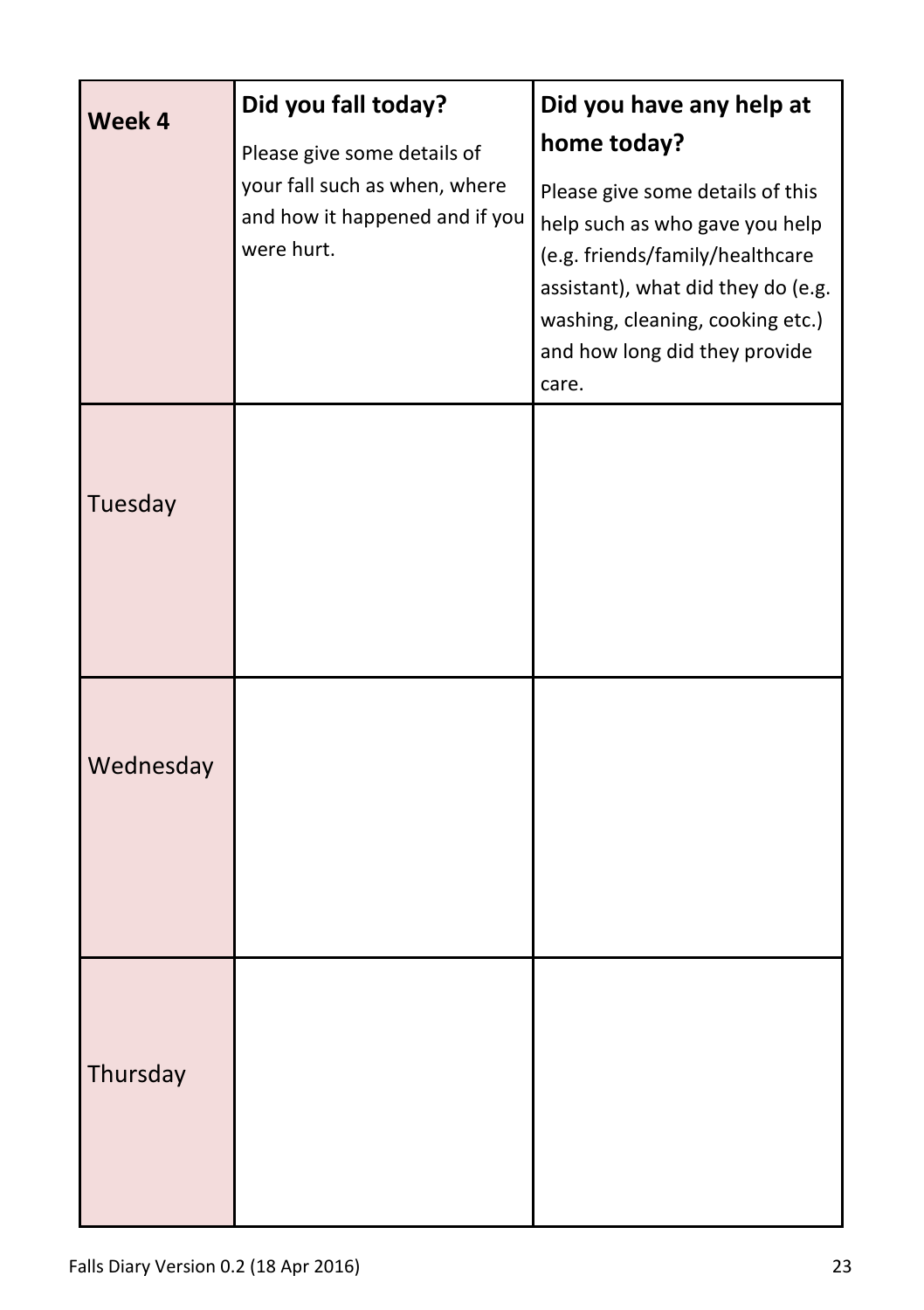| Week 4                                                                        | Did you fall today?<br>Please give some details of | Did you have any help at<br>home today?                                                                                                                                                                                   |
|-------------------------------------------------------------------------------|----------------------------------------------------|---------------------------------------------------------------------------------------------------------------------------------------------------------------------------------------------------------------------------|
| your fall such as when, where<br>and how it happened and if you<br>were hurt. |                                                    | Please give some details of this<br>help such as who gave you help<br>(e.g. friends/family/healthcare<br>assistant), what did they do (e.g.<br>washing, cleaning, cooking etc.)<br>and how long did they provide<br>care. |
| Friday                                                                        |                                                    |                                                                                                                                                                                                                           |
| Saturday                                                                      |                                                    |                                                                                                                                                                                                                           |
| Sunday                                                                        |                                                    |                                                                                                                                                                                                                           |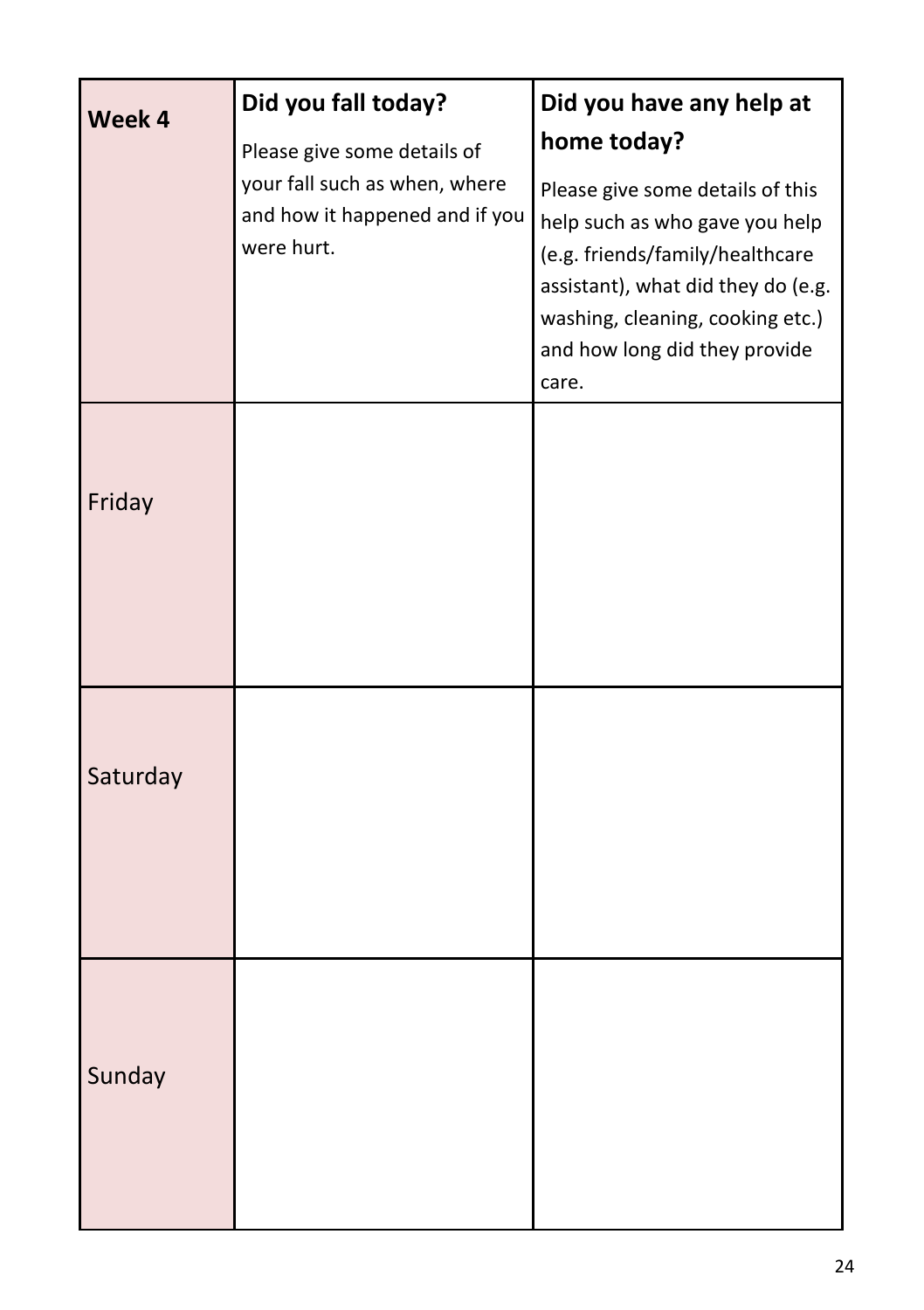#### Thinking about **Week 4**….

Have you had used any **NHS service** this week?

Yes  $\Box$  If yes, please answer the following questions.

No ☐ If no, please go to **Page 27**.

#### Have you seen or spoken to a **GP**?

|               | Yes No |                                                                  |
|---------------|--------|------------------------------------------------------------------|
|               |        | During a home visit? $\square$ $\square$ If yes, how many times? |
|               |        | At the GP surgery? $\square$ $\square$ If yes, how many times?   |
| By telephone? |        | $\square$ $\square$ If yes, how many times?                      |

Did you see or speak to a **nurse** from the GP surgery?

|               | Yes No |                                                                  |
|---------------|--------|------------------------------------------------------------------|
|               |        | During a home visit? $\square$ $\square$ If yes, how many times? |
|               |        | At the GP surgery? $\square$ $\square$ If yes, how many times?   |
| By telephone? |        | $\Box$ If yes, how many times?                                   |

|              | Yes No |                                                                  |
|--------------|--------|------------------------------------------------------------------|
|              |        | During a home visit? $\square$ $\square$ If yes, how many times? |
|              |        | At the GP surgery? $\square$ $\square$ If yes, how many times?   |
| At hospital? |        | $\Box$ If yes, how many times?                                   |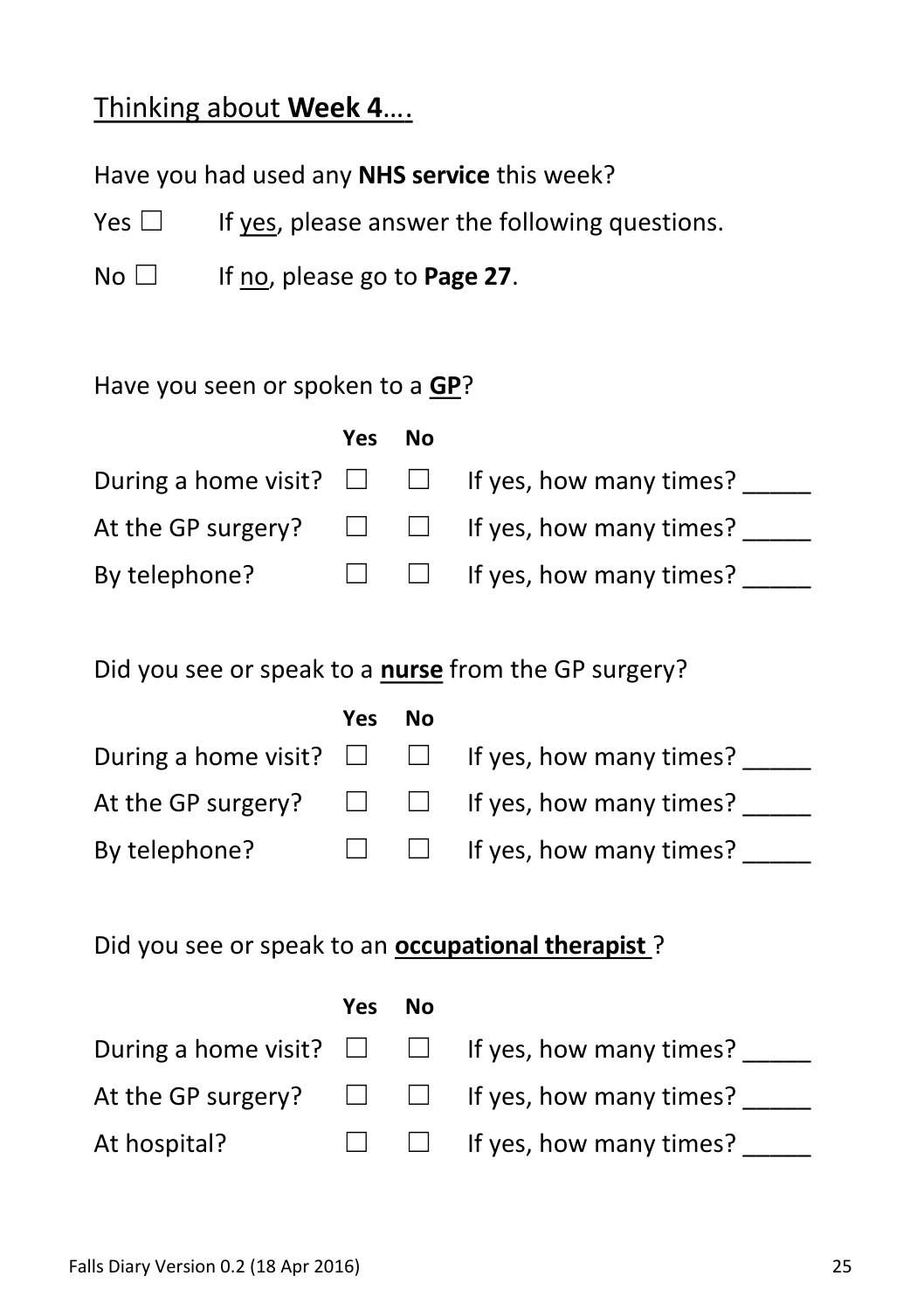# Thinking about **Week 4….**

|                                                                                                                                                                  | Yes    | No     |                         |  |  |  |  |
|------------------------------------------------------------------------------------------------------------------------------------------------------------------|--------|--------|-------------------------|--|--|--|--|
| During a home visit?                                                                                                                                             | ⊔      | $\Box$ | If yes, how many times? |  |  |  |  |
| At the GP surgery?                                                                                                                                               | $\sim$ | $\Box$ | If yes, how many times? |  |  |  |  |
| By telephone?                                                                                                                                                    | $\Box$ | $\Box$ | If yes, how many times? |  |  |  |  |
| At hospital?                                                                                                                                                     | $\Box$ | $\Box$ | If yes, how many times? |  |  |  |  |
| At a day unit?                                                                                                                                                   | $\Box$ | $\Box$ | If yes, how many times? |  |  |  |  |
| Connect Healthcare? □                                                                                                                                            |        | $\Box$ | If yes, how many times? |  |  |  |  |
| Did you attend an <b>outpatient clinic</b> ? Yes $\Box$<br>No $\square$<br>If yes, how many times? _____<br>Did you use the <b>emergency ambulance service</b> ? |        |        |                         |  |  |  |  |
| Yes $\Box$<br>No $\square$                                                                                                                                       |        |        |                         |  |  |  |  |
| If yes, how many times?<br>How many of these times were you taken to hospital? ____                                                                              |        |        |                         |  |  |  |  |
| Did you attend a day hospital (rehabilitation unit)?                                                                                                             |        |        |                         |  |  |  |  |
| Yes $\Box$<br>No $\square$                                                                                                                                       |        |        |                         |  |  |  |  |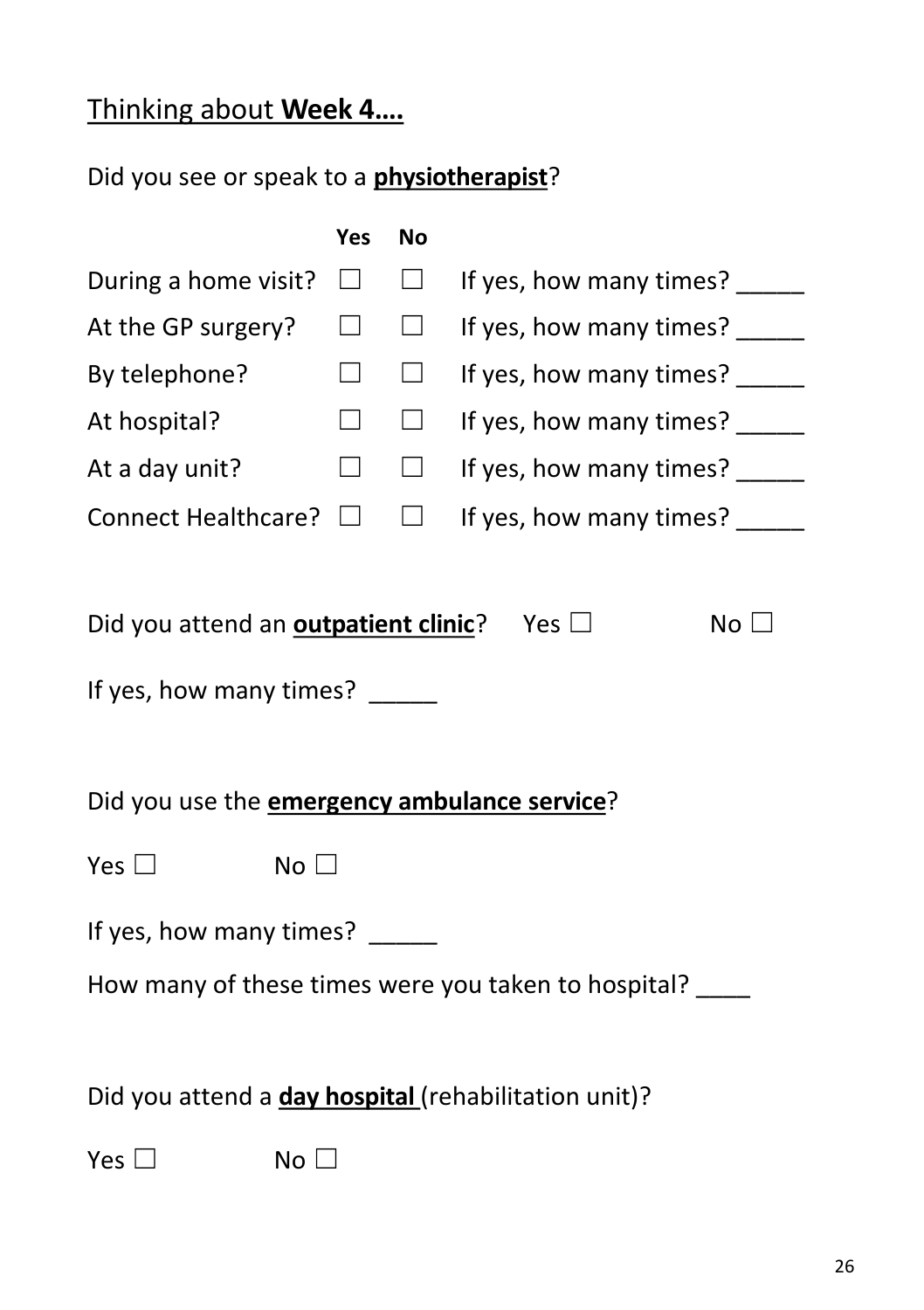# Thinking about **Week 4**….

| Did you go to a rehabilitation class (e.g. staying steady, strength |            |              |  |  |  |  |  |  |
|---------------------------------------------------------------------|------------|--------------|--|--|--|--|--|--|
| and balance class)? Yes $\square$<br>No $\square$                   |            |              |  |  |  |  |  |  |
| If yes, how many times did you attend?                              |            |              |  |  |  |  |  |  |
|                                                                     |            |              |  |  |  |  |  |  |
|                                                                     |            |              |  |  |  |  |  |  |
| Apart from outpatient appointments, did you attend hospital for     |            |              |  |  |  |  |  |  |
| any other treatments or appointments? Yes $\square$                 |            | No $\square$ |  |  |  |  |  |  |
| If Yes, did you stay in any of the following and how many times?    |            |              |  |  |  |  |  |  |
|                                                                     | <b>Yes</b> | <b>No</b>    |  |  |  |  |  |  |
| In Accident and Emergency (A&E)?                                    |            |              |  |  |  |  |  |  |
| If yes, how many times?                                             |            |              |  |  |  |  |  |  |
| On a ward for the day only?                                         |            |              |  |  |  |  |  |  |
| If yes, how many times? _____                                       |            |              |  |  |  |  |  |  |
| On a ward overnight?                                                |            |              |  |  |  |  |  |  |
| If yes, how many nights?                                            |            |              |  |  |  |  |  |  |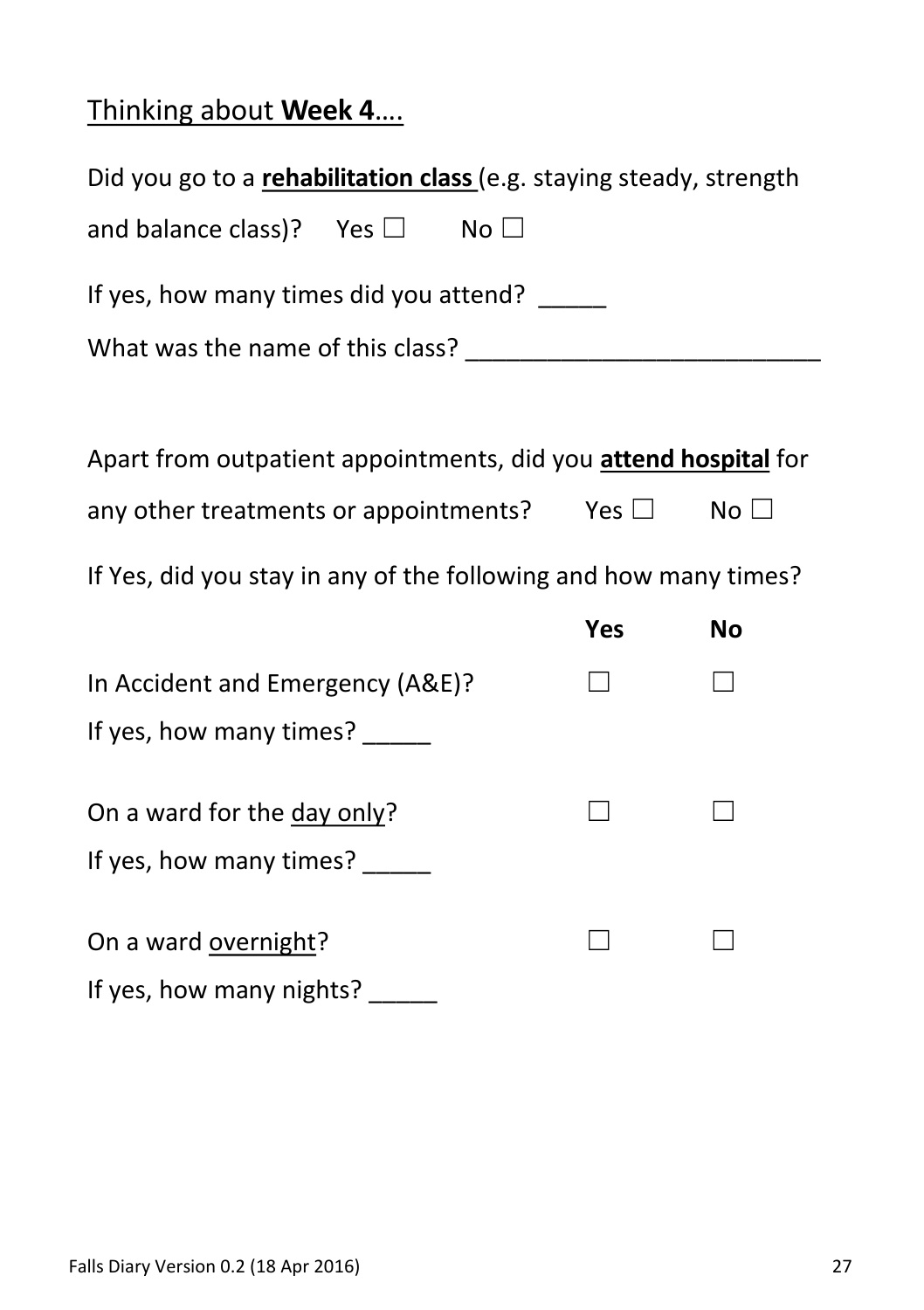### Thinking about the **last 4 weeks**…

Did you see or speak to a **social worker** over the last 4 weeks?

|                                                                                                                  | Yes    | <b>No</b> |                                                                   |  |  |  |  |  |
|------------------------------------------------------------------------------------------------------------------|--------|-----------|-------------------------------------------------------------------|--|--|--|--|--|
| During a home visit?                                                                                             | $\Box$ | $\Box$    | If yes, how many times?                                           |  |  |  |  |  |
| At their office?                                                                                                 |        | $\Box$    | If yes, how many times?                                           |  |  |  |  |  |
| By telephone?                                                                                                    | $\Box$ | $\Box$    | If yes, how many times? _____                                     |  |  |  |  |  |
| Have you received an <b>allowance for a carer</b> ? Yes $\Box$<br>No <sub>1</sub>                                |        |           |                                                                   |  |  |  |  |  |
|                                                                                                                  |        |           | If yes, how much on average do you receive each week?             |  |  |  |  |  |
| Have you paid for any healthcare (e.g. prescriptions, private<br>appointments, equipment) over the last 4 weeks? |        |           |                                                                   |  |  |  |  |  |
| Yes $\Box$<br>No $\square$                                                                                       |        |           |                                                                   |  |  |  |  |  |
|                                                                                                                  |        |           |                                                                   |  |  |  |  |  |
|                                                                                                                  |        |           | If yes, how much did you pay (in total)? $f_$                     |  |  |  |  |  |
| Call Line) over the last 4 weeks?                                                                                |        |           | Have you paid for any other help (e.g. cleaner, exercise classes, |  |  |  |  |  |
| Yes $\Box$<br>No $\square$                                                                                       |        |           |                                                                   |  |  |  |  |  |
|                                                                                                                  |        |           |                                                                   |  |  |  |  |  |
| If yes, how much did you pay (in total)? $f$                                                                     |        |           | $\overline{\phantom{a}}$                                          |  |  |  |  |  |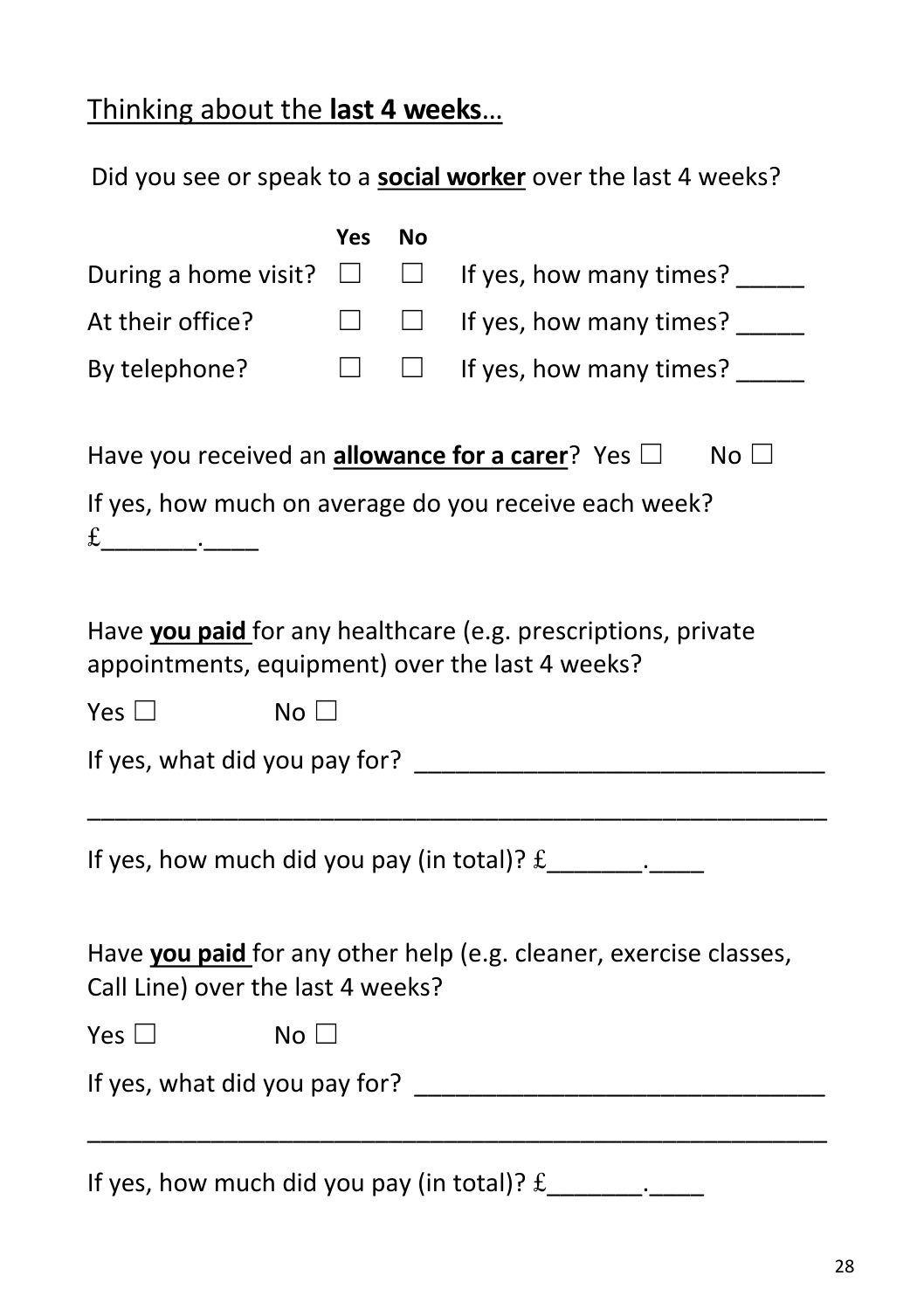#### Thinking about the **last 4 weeks**…

If a friend or family member helped you at home **what would they be doing if** they were not helping over the last 4 weeks?

| Housework                       |  |
|---------------------------------|--|
| Childcare                       |  |
| Caring for a relative or friend |  |
| Voluntary work                  |  |
| Leisure activities              |  |
| Attending school or University  |  |
| On sick leave                   |  |
| Paid work                       |  |
| Other - please specify          |  |

Have you used **any other healthcare services** or received **any other help** over the last 4 weeks?

Yes <del>□</del> No □

If yes, what were these **healthcare services** and what **help** did you

\_\_\_\_\_\_\_\_\_\_\_\_\_\_\_\_\_\_\_\_\_\_\_\_\_\_\_\_\_\_\_\_\_\_\_\_\_\_\_\_\_\_\_\_\_\_\_\_\_\_\_\_\_

\_\_\_\_\_\_\_\_\_\_\_\_\_\_\_\_\_\_\_\_\_\_\_\_\_\_\_\_\_\_\_\_\_\_\_\_\_\_\_\_\_\_\_\_\_\_\_\_\_\_\_\_\_

\_\_\_\_\_\_\_\_\_\_\_\_\_\_\_\_\_\_\_\_\_\_\_\_\_\_\_\_\_\_\_\_\_\_\_\_\_\_\_\_\_\_\_\_\_\_\_\_\_\_\_\_\_

\_\_\_\_\_\_\_\_\_\_\_\_\_\_\_\_\_\_\_\_\_\_\_\_\_\_\_\_\_\_\_\_\_\_\_\_\_\_\_\_\_\_\_\_\_\_\_\_\_\_\_\_\_

receive? (*If more than one please list all services/help you* 

*received*).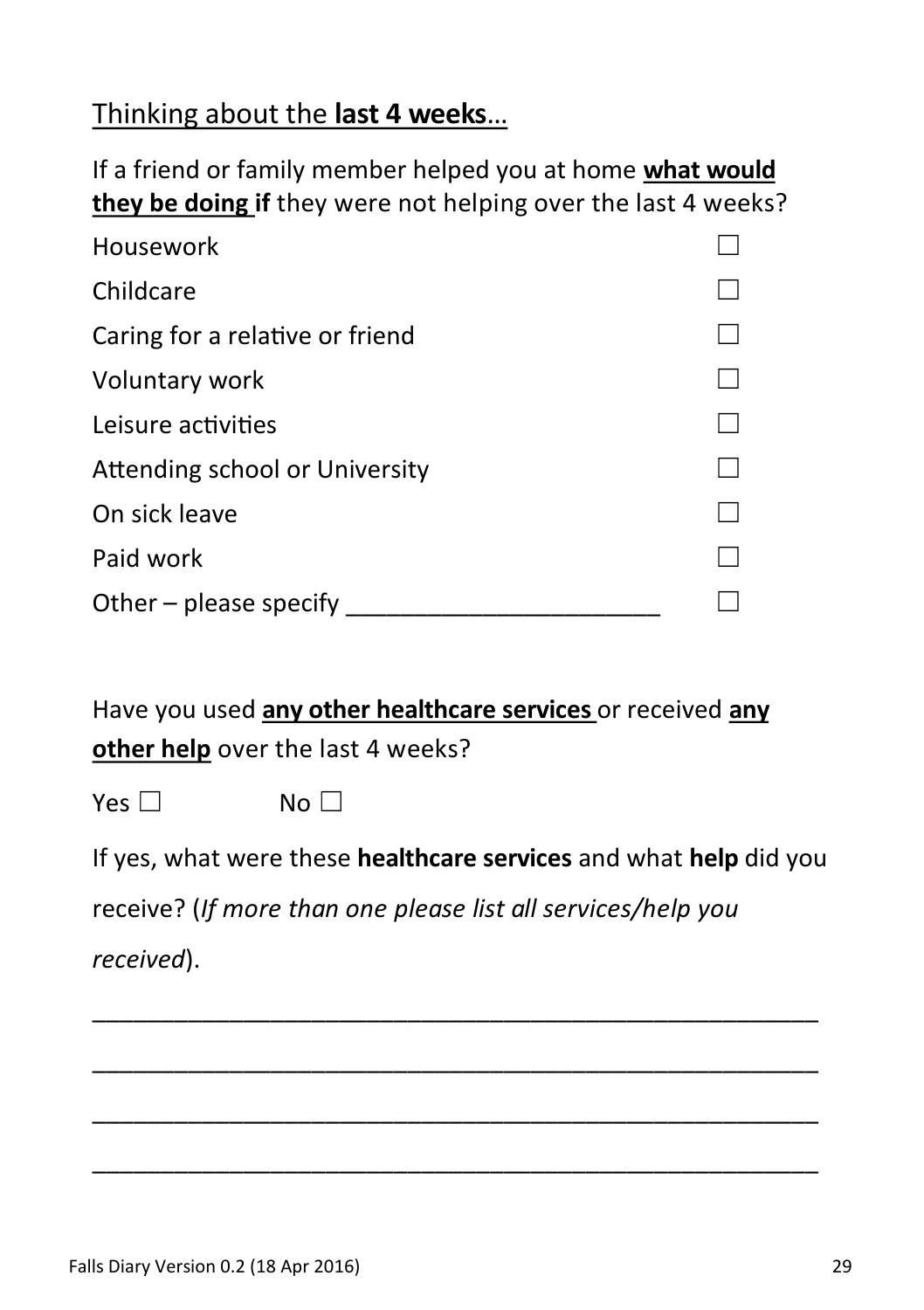# **Additional Information**